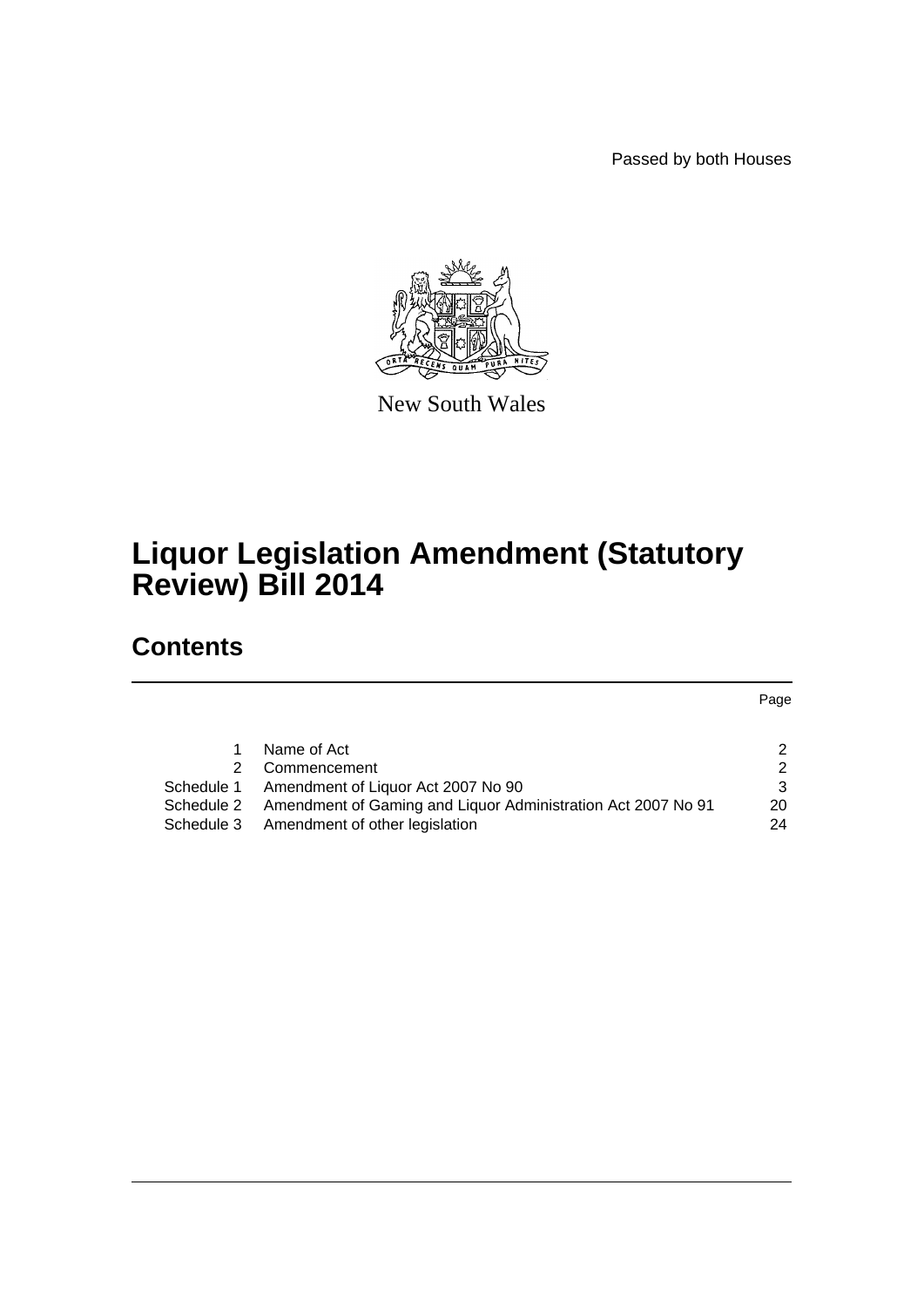*I certify that this public bill, which originated in the Legislative Assembly, has finally passed the Legislative Council and the Legislative Assembly of New South Wales.*

> *Clerk of the Legislative Assembly. Legislative Assembly, Sydney,* , 2014



New South Wales

# **Liquor Legislation Amendment (Statutory Review) Bill 2014**

Act No , 2014

An Act to amend the *Liquor Act 2007* and the *Gaming and Liquor Administration Act 2007* following a review of those Acts; and for other purposes.

*I have examined this bill and find it to correspond in all respects with the bill as finally passed by both Houses.*

*Assistant Speaker of the Legislative Assembly.*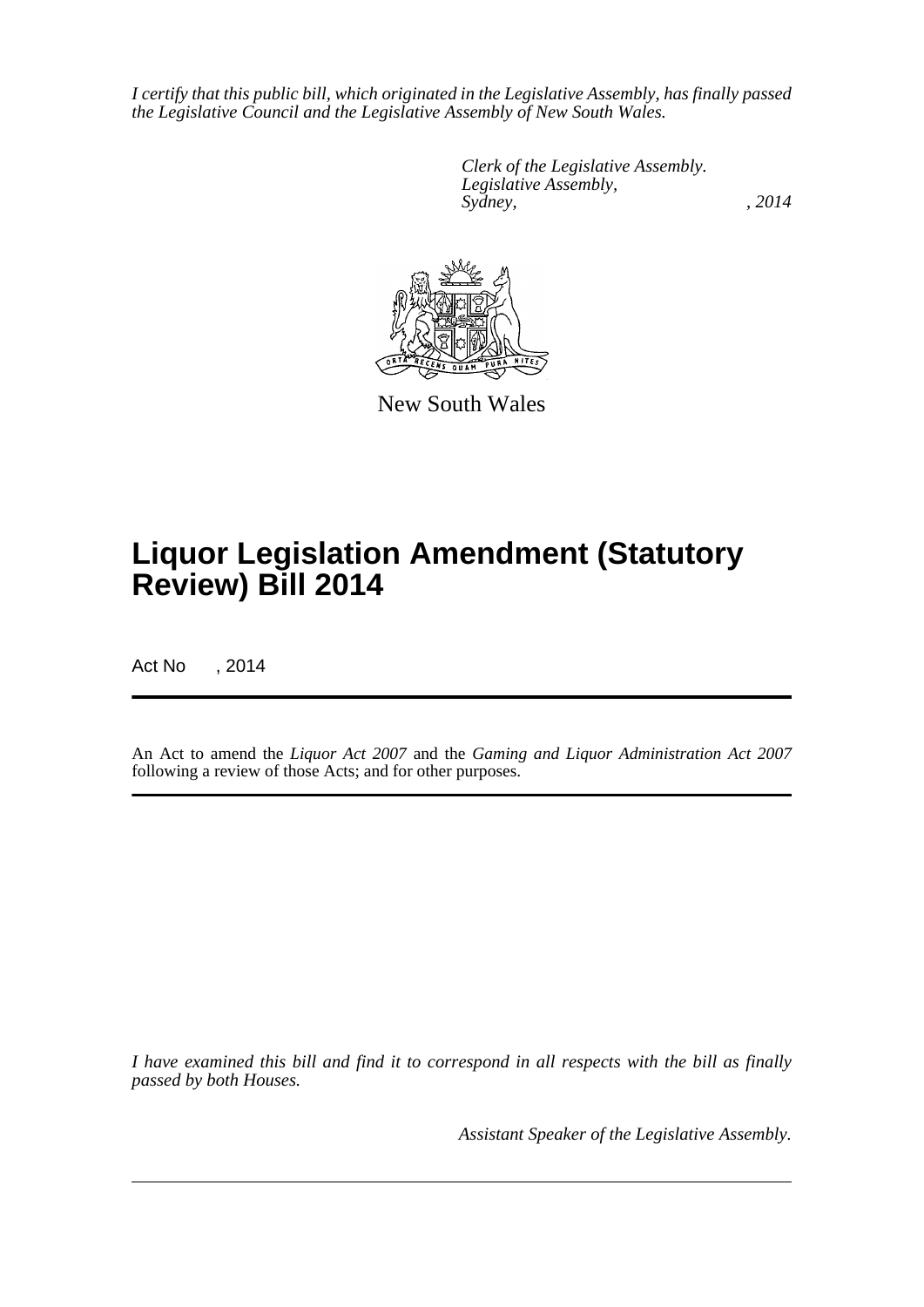Liquor Legislation Amendment (Statutory Review) Bill 2014 [NSW]

# <span id="page-2-0"></span>**The Legislature of New South Wales enacts:**

### **1 Name of Act**

This Act is the *Liquor Legislation Amendment (Statutory Review) Act 2014*.

# <span id="page-2-1"></span>**2 Commencement**

This Act commences on a day or days to be appointed by proclamation.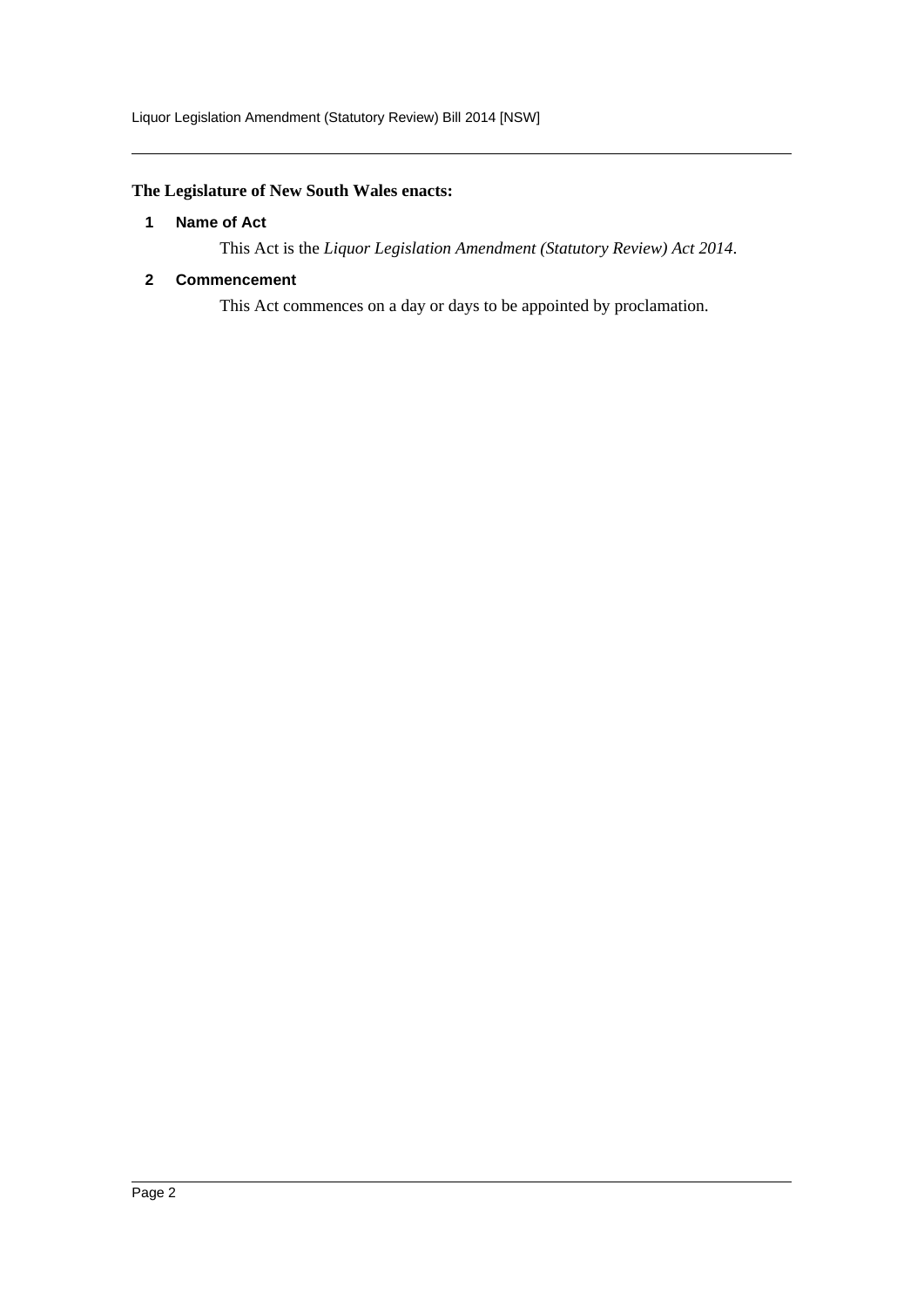# <span id="page-3-0"></span>**Schedule 1 Amendment of Liquor Act 2007 No 90**

# **[1] The whole Act (except where otherwise amended by this Schedule)**

Omit "Director-General" and "Director-General's" wherever occurring.

Insert instead "Secretary" and "Secretary's", respectively.

#### **[2] Section 4 Definitions**

Omit the definition of *Director-General*. Insert in appropriate order:

*Secretary* means the Secretary of the Department of Trade and Investment, Regional Infrastructure and Services.

#### **[3] Section 6 Exemptions from Act**

Insert after section 6 (4):

(5) **Exemption for fundraising functions held by non-proprietary associations**

Subject to this section, this Act does not apply to or in respect of the sale or supply of liquor at a function held by or on behalf of an eligible non-proprietary association if the following requirements are complied with:

- (a) the purpose of the function is to raise funds for the benefit of the association or the community,
- (b) the sale or supply of liquor is ancillary to that purpose,
- (c) liquor is sold or supplied from one bar only,
- (d) liquor is sold or supplied for consumption on the premises only and only in open containers,
- (e) liquor is sold or supplied for a continuous period of not more than 4 hours,
- (f) liquor is not sold or supplied before 6 am or after midnight,
- (g) any person who sells, supplies or serves liquor at the function has the same qualifications with respect to responsible service of alcohol as licensees and employees of licensees are required to have under this Act,
- (h) liquor is not sold or supplied to minors,
- (i) a member of the non-proprietary association who is an adult, or a person involved in the management of the association who is an adult, and who is not intoxicated, is to be present in the immediate vicinity of the bar area at all times that minors are present at the function,
- (j) liquor is not sold or supplied to a person who is intoxicated,
- (k) meals or other prepared food (namely, food requiring preparation, cooking or reheating before being eaten) and free drinking water are available whenever liquor is sold or supplied,
- (l) police officers and inspectors are permitted full and free access to the premises where the function is held at all times while the function is being held,
- (m) notice, in the form and manner approved by the Secretary, of the function has been given, at least 14 days before the function is held, to the Secretary, local police and the local council in whose area the function is to be held,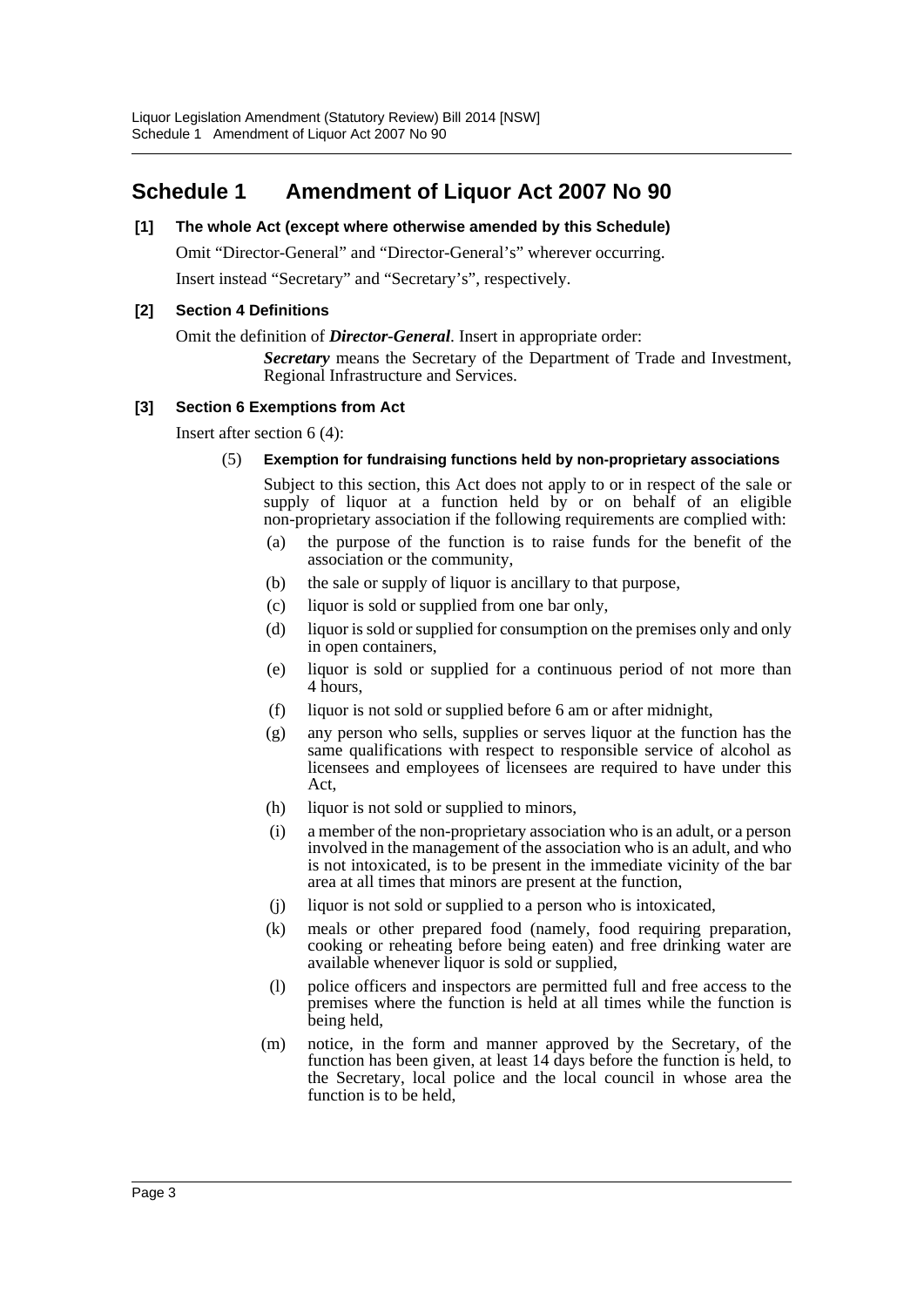- (n) no more than 250 people are attending the function,
- (o) no more than 6 functions in any period of 12 months are held in accordance with the exemption under this subsection.
- (6) A non-proprietary association is not an *eligible* association for the purposes of subsection  $(5)$  if:
	- (a) the association is subject to an order under subsection (7), or
	- (b) a limited licence is held on behalf of the association, or
	- (c) an order under section 141 (2) (i) that a limited licence is not to be granted to any person on behalf of the association is in force, or
	- (d) any disciplinary action under section 141 has, during the period of 6 months before any function is held in accordance with the exemption under subsection  $(5)$ , been taken against a person who held a limited licence on behalf of the association, or
	- (e) the association, or the secretary or an office holder of the association, has committed a prescribed offence within the meaning of section 144B during the period of 6 months before any function is held in accordance with the exemption under subsection  $(5)$ .

For the purposes of paragraph (e), a prescribed offence is committed in the circumstances referred to in section 144C.

- (7) The Secretary may, by order in writing given to a non-proprietary association, declare that the association is not an eligible association for the purposes of subsection (5). Any such order has effect for the period specified in the order.
- (8) The regulations may:
	- (a) create exceptions to subsection (5) (including modifying any of the requirements specified in that subsection), and
	- (b) prescribe additional requirements that must be complied with for the purposes of subsection  $(5)$ .
- (9) Any offence that is committed under this Act because the requirements of subsection (5) are not complied with is taken to have been committed by:
	- (a) the non-proprietary association holding the function or on whose behalf the function is held, or
	- (b) in the case of a non-proprietary association that is not incorporated the secretary or other relevant office holder of the association.

#### (10) **Directions relating to conduct of functions under subsection (5)**

The Secretary may give a written direction to a non-proprietary association or, in the case of a non-proprietary association that is not incorporated, to the secretary of the association or other relevant office holder of the association, that relates to the conduct of a function held by or on behalf of the association in accordance with the exemption under subsection (5).

- (11) Without limitation, any such direction may prohibit or restrict the sale or supply of liquor at any such function.
- (12) A direction under subsection (10):
	- (a) takes effect when it is given to the non-proprietary association or person concerned or on a later date specified in the direction, and
	- (b) may be varied or revoked by the Secretary, and
	- (c) has effect despite the exemption under subsection (5).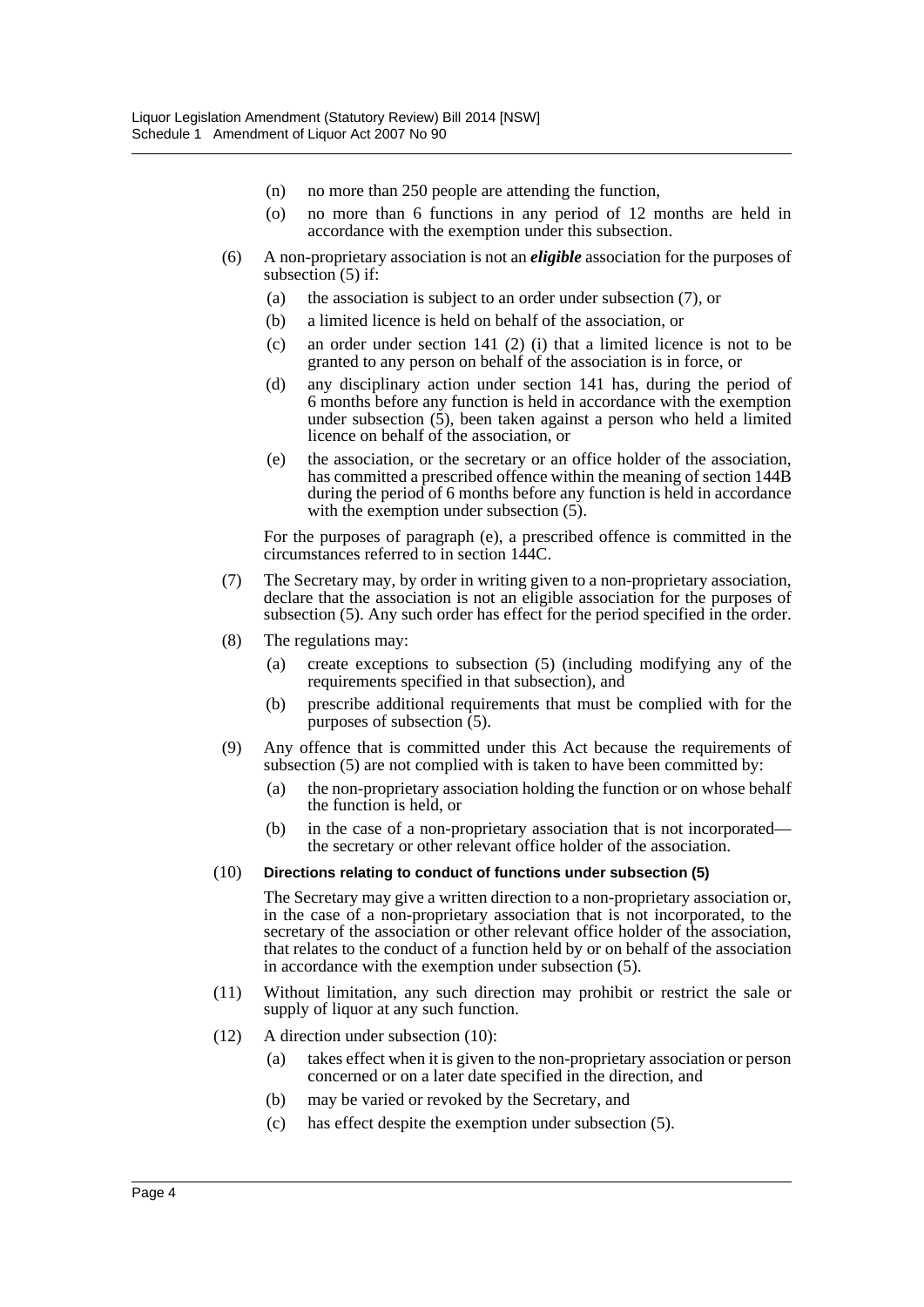(13) A non-proprietary association or person who, without reasonable excuse, fails to comply with a direction given to the association or person under subsection (10) is guilty of an offence.

Maximum penalty: 50 penalty units.

#### (14) **General provision**

For the avoidance of doubt, an exemption under this section does not have effect if any requirement that applies in relation to the exemption is not complied with.

### **[4] Section 12 Standard trading period for certain licensed premises**

Omit the note to section 12 (1).

### **[5] Sections 17 (4) and 27 (2)**

Omit "and quality" wherever occurring.

#### **[6] Section 20C Small bar licence—miscellaneous conditions**

Insert "If any requirements are prescribed by the regulations in relation to the nature of any such food, those requirements must be complied with." after "the premises." in section 20C (4).

### **[7] Sections 22 (2) and 23 (6) (b)**

Insert "at any time" after "licensed premises" wherever occurring.

#### **[8] Section 24 On-premises licence—sale or supply of liquor must be with or ancillary to other product or service**

Omit section 24 (3). Insert instead:

#### (3) **Authorisation to sell or supply liquor without other product or service**

Despite subsection (1), the Authority may, on application by the holder of an on-premises licence, endorse the licence with an authorisation that allows liquor to be sold or supplied for consumption on the licensed premises otherwise than with, or ancillary to, the other product or service referred to in that subsection.

**Note.** Section 51 applies to any such authorisation.

(3A) However, the other product or service must be available on the licensed premises at all times while the authorisation operates to allow liquor to be sold or supplied otherwise than with, or ancillary to, the product or service.

#### **[9] Section 33 Producers—authorisation conferred by licence**

Omit the heading to section 33 (1).

# **[10] Section 33 (1)**

Omit "or as a producer of cider, perry or mead".

Insert instead ", as a producer of cider, perry or mead or as a producer of beer or spirits".

# **[11] Section 33 (1) (b)**

Insert "and only if it is supplied in sealed containers" after "only".

# **[12] Sections 33 (1) (d), 35 (3) and 47A (3) (b)**

Omit "a wine" wherever occurring. Insert instead "an industry".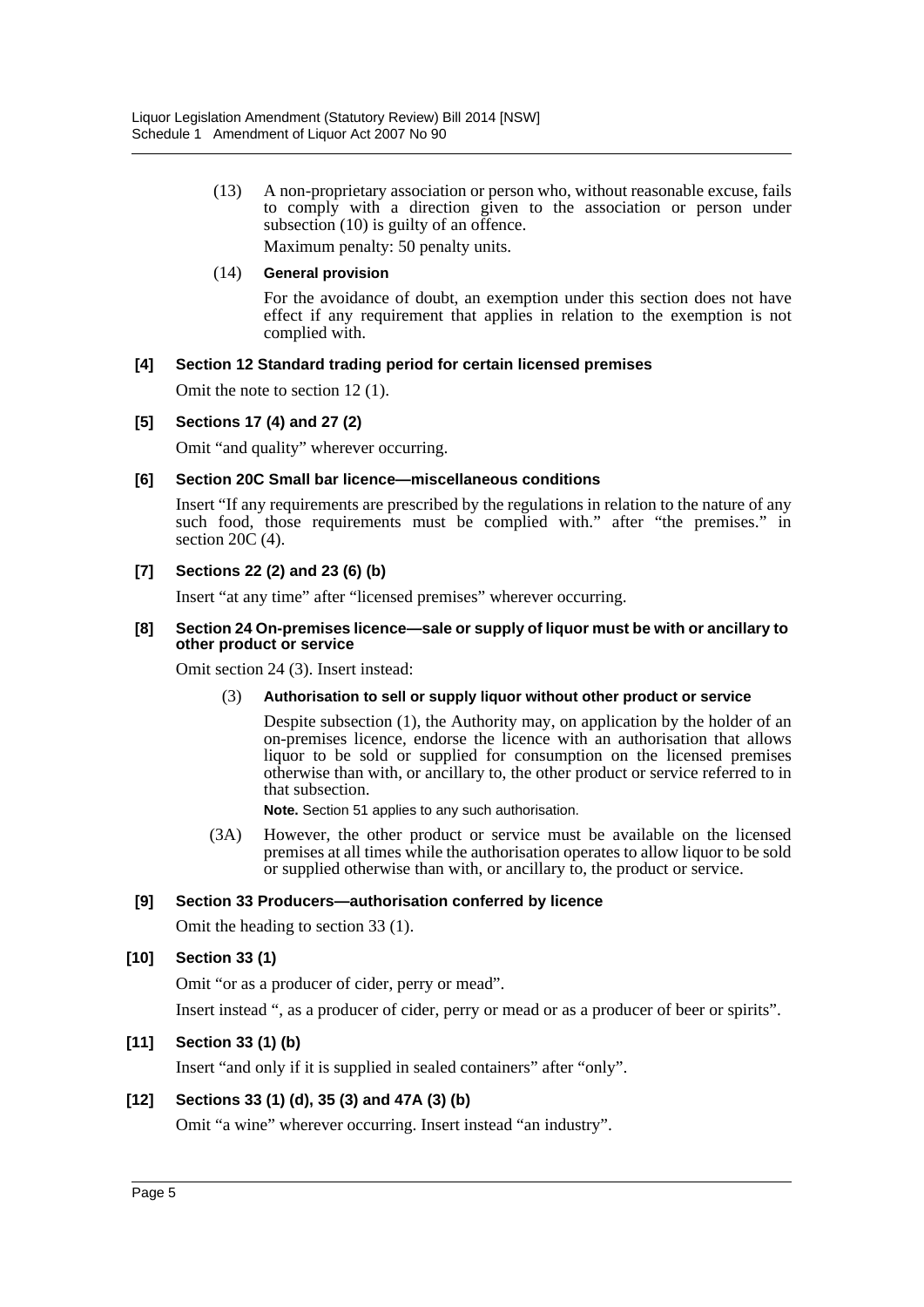# **[13] Sections 33 (1) (d) and 35 (3) (b)**

Omit "the wine". Insert instead "the industry".

#### **[14] Section 33 (2)**

Insert "or the sale or supply of beer or spirits," after "mead,".

### **[15] Section 33 (3) (a)**

Insert "in the case of wine or cider, perry or mead—" before "it".

#### **[16] Section 33 (3) (d)**

Insert at the end of section 33 (3) (c):

, or

(d) in the case of beer or spirits—it has been produced on the licensed premises and is uniquely the licensee's (or a related corporation of the licensee's) own product.

### **[17] Section 33 (5), definition of "wine show"**

Omit the definition. Insert in appropriate order:

*industry show* means a wine, beer, spirits or other liquor show at which liquor products are promoted and that is held by an industry association.

#### **[18] Section 34 Producers of beer or spirits**

Omit the section.

#### **[19] Section 35 Producers—miscellaneous provisions**

Omit section 35 (1). Insert instead:

(1) This section applies in relation to a producer/wholesaler licence under which the licensee carries on business as a wine producer, as a producer of cider, perry or mead or as a producer of beer or spirits.

# **[20] Section 35 (2)**

Insert ", in the case of a wine producer only," after "may".

#### **[21] Section 35 (3), heading**

Omit "**Wine shows**". Insert instead "**Industry shows**".

#### **[22] Section 35 (5)**

Omit "wine". Insert instead "industry".

#### **[23] Section 36 Authorisation conferred by limited licence**

Omit section 36 (3) and (4). Insert instead:

#### (3) **Maximum number of functions per year**

The number of functions held under a limited licence is not to exceed 52 per year or such other number as the Authority considers appropriate in any particular case. This subsection does not apply in relation to a function referred to in subsection  $(5)$  or  $(6)$ .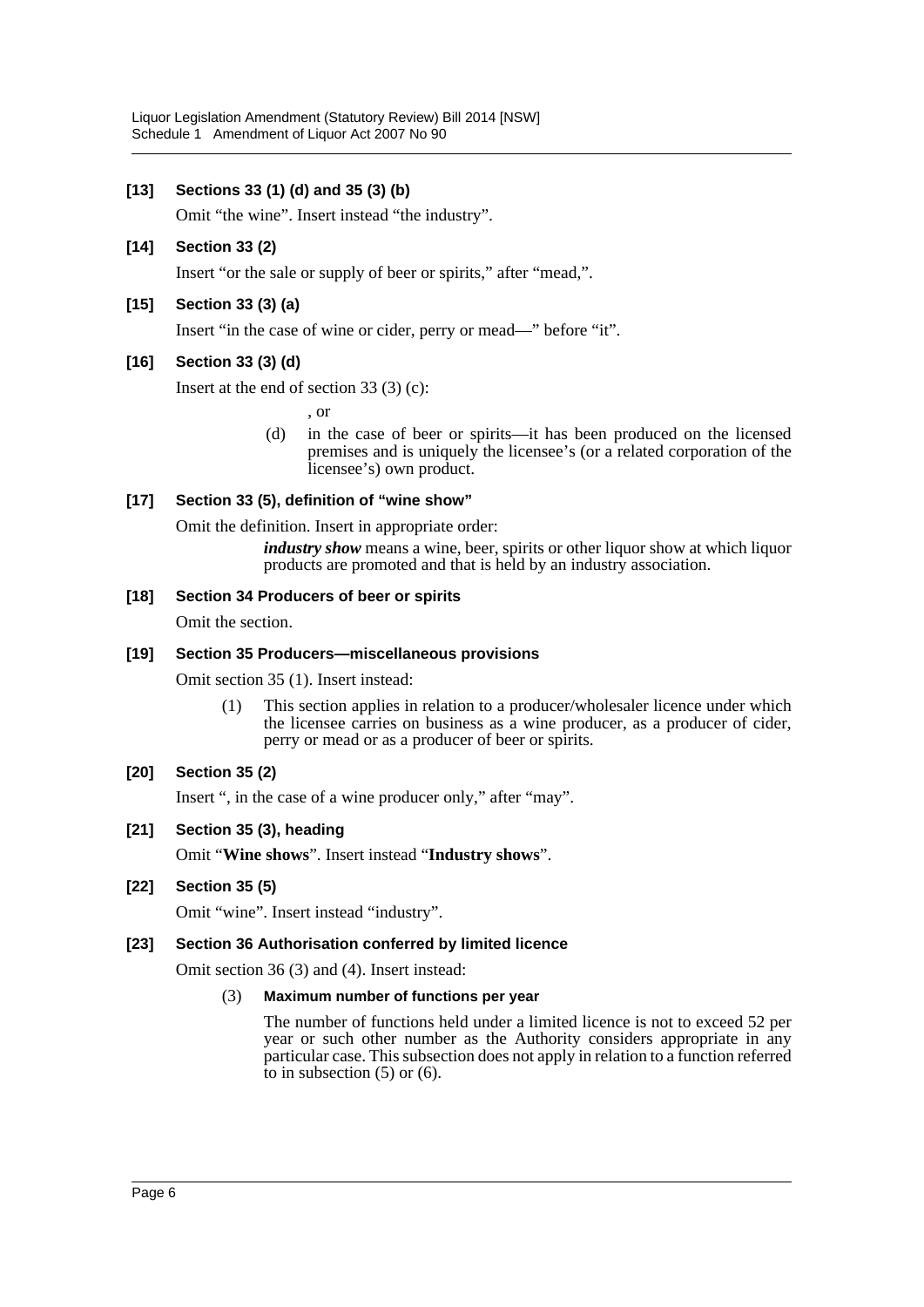#### (4) **Notification requirements**

Liquor may only be sold or supplied under a limited licence at a function if notice, in the form and manner approved by the Secretary, of the function has been given to the local police at least 14 days before it is held. This subsection does not apply in relation to a function referred to in subsection (5) or (6).

#### **[24] Section 36 (5)**

Omit "Commissioner of Police, the Authority". Insert instead "local police".

### **[25] Section 38 Limited licence—miscellaneous conditions**

Omit section 38 (4) (g). Insert instead:

(g) a member of the club who is an adult and who is not intoxicated must be present in the immediate vicinity of the bar area at all times that minors are present at the function,

### **[26] Section 38 (4A)**

Insert after section 38 (4):

(4A) If, for the purposes of subsection (4) (d), any requirements are prescribed by the regulations in relation to the nature of any such food, those requirements must be complied with.

#### **[27] Section 45 Decision of Authority in relation to licence applications**

Insert after section 45 (5):

- (5A) Without limiting subsection (3) (a), in determining whether an applicant is a fit and proper person to carry on the business or activity to which the proposed licence relates, the Authority is to consider whether the applicant:
	- (a) is of good repute, having regard to character, honesty and integrity, and
	- (b) is competent to carry on that business or activity.

#### **[28] Section 46A**

Insert after section 46:

#### **46A Voluntary suspension of licence**

- (1) A licensee may apply to the Authority to have the licence suspended by the Authority for a specified period.
- (2) An application for the suspension of a licence must:
	- (a) be in the form and manner approved by the Authority, and
	- (b) specify the period that the licensee is seeking to have the licence suspended, and
	- (c) specify the reasons for the proposed suspension, and
	- (d) be accompanied by such fee as may be prescribed by the regulations.
- (3) The Authority may, if the Authority is satisfied that the suspension of the licence is reasonable in the circumstances, suspend the licence, by notice in writing to the licensee, for the period specified in the notice.

**Note.** A licence may also be suspended by or under section 58B, 61 (5A), 130C or 130D, Part 9 or 9A or by a court under section 148.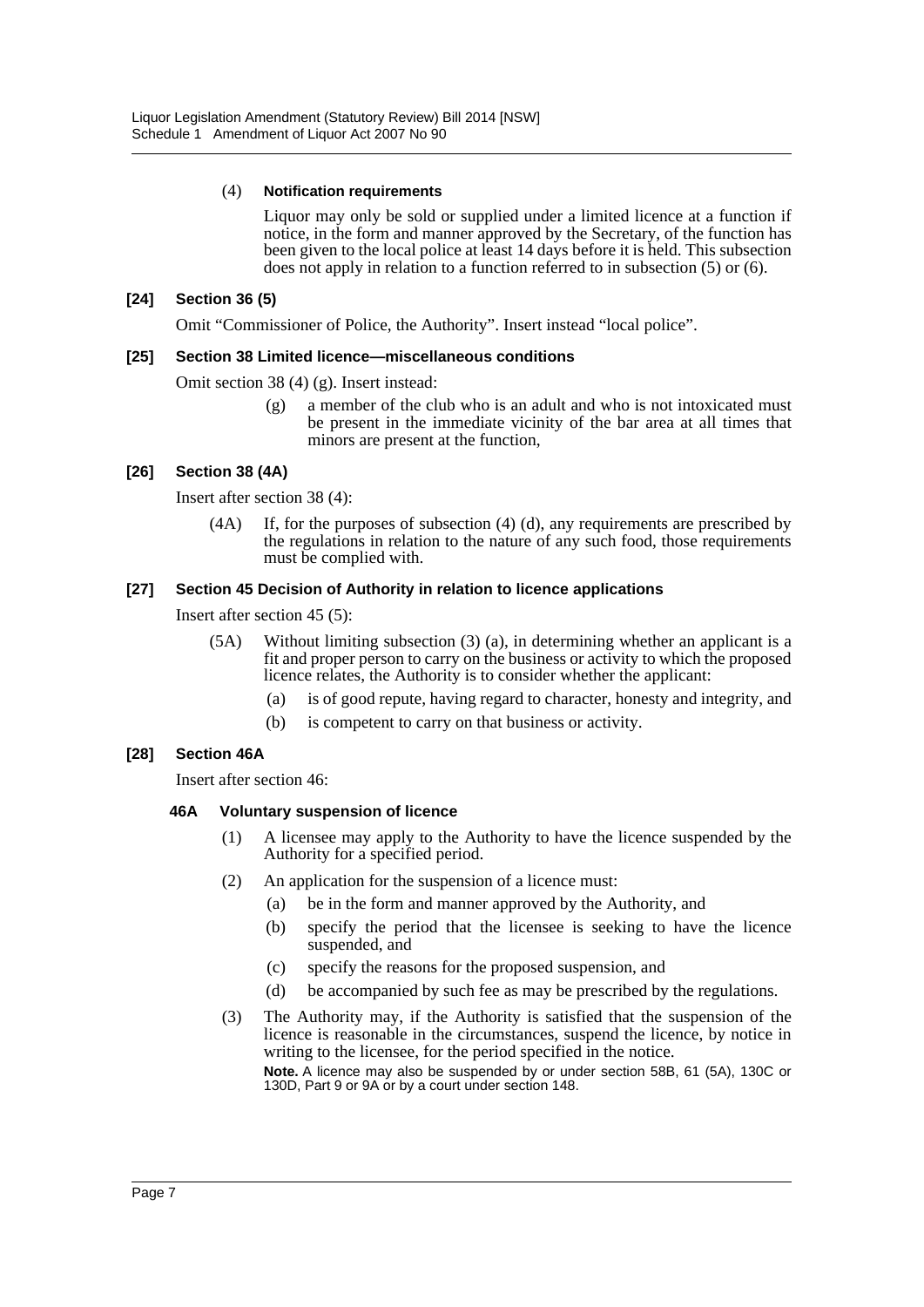(4) The Authority may, on application by a licensee and on payment of such fee as may be prescribed by the regulations, vary or revoke the suspension of a licence under this section.

### **[29] Section 48 Community impact**

Insert after section 48 (3C):

- (3D) Despite subsection (3), an application for a multi-occasion extended trading authorisation (as referred to in section 49B) is not required to be accompanied by a community impact statement if:
	- (a) an extended trading authorisation of the kind referred to in section 49 (5) (a) is in force in respect of the licensed premises concerned, or
	- (b) the application is made in respect of club premises that have unrestricted trading hours in accordance with clause 94 of Schedule 2 to the *Registered Clubs Act 1976*.

**Note.** If the multi-occasion ETA is granted, section 49B (5) provides that any on-going ETA for the licensed premises is revoked.

#### **[30] Section 49 Extended trading authorisation—general provisions**

Insert at the end of section 49 (5) (b):

, or

(c) if the authorisation so provides—on up to 12 separate occasions in any period of 12 months.

#### **[31] Section 49A Extended trading authorisation—small bars**

Insert at the end of section 49A (3) (b):

, or

(c) if the authorisation so provides—on up to 12 separate occasions in any period of 12 months.

#### **[32] Section 49B**

Insert after section 49A:

#### **49B Special provisions relating to multi-occasion ETAs**

- (1) This section applies to an extended trading authorisation of the kind referred to in section 49 (5) (c) or 49A (3) (c) (a *multi-occasion extended trading authorisation*).
- (2) A multi-occasion extended trading authorisation cannot be granted in respect of licensed premises situated in such part of the State (if any) as may be prescribed by the regulations.
- (3) Despite any other provision of this Act, a multi-occasion extended trading authorisation cannot be granted to authorise the sale or supply of liquor on licensed premises after 3 am.
- (4) A multi-occasion extended trading authorisation is subject to the condition that, at least 6 weeks before liquor is sold or supplied on each occasion authorised by the extended trading authorisation, the following persons or bodies are to be notified by the licensee in the form and manner approved by the Secretary:
	- (a) the local police,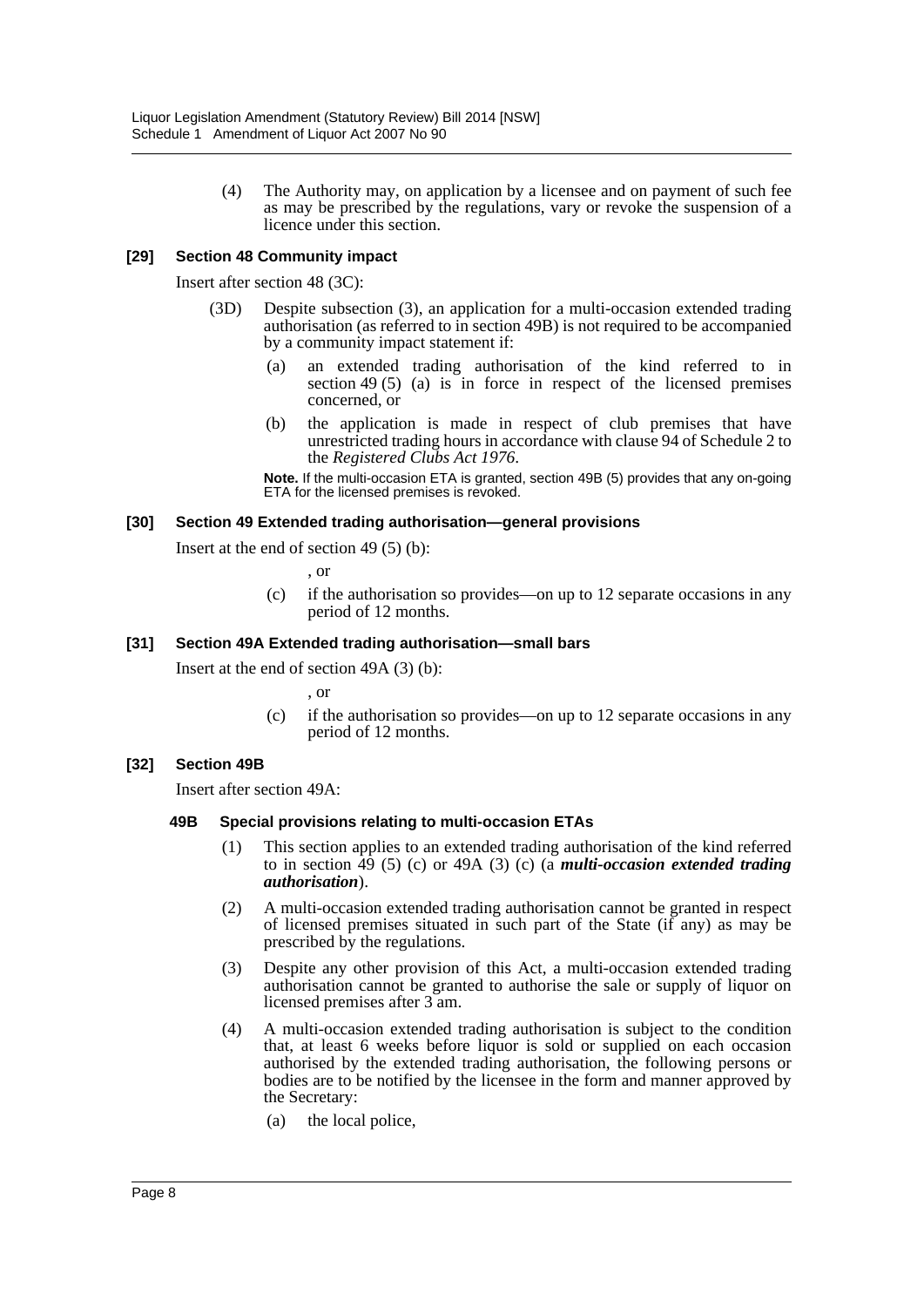- (b) the local consent authority,
- (c) the Secretary.

**Note.** The actual trading hours that operate under a multi-occasion ETA are specified in the ETA—see sections 49 (6) and 49A (4).

(5) If a multi-occasion extended trading authorisation is granted in respect of licensed premises, any extended trading authorisation of the kind referred to in section 49 (5) (a) or 49A (3) (a) that is in force for those premises is revoked.

#### **[33] Section 50**

Omit "**for producers of wine and similar products**" from the heading.

#### **[34] Section 56 (1) and clause 7A (1) of Schedule 4**

Omit "Authority" wherever occurring. Insert instead "Secretary".

#### **[35] Section 56 Incident registers**

Insert after section 56 (3):

- (4) The licensee of licensed premises must, if requested to do so by a police officer or inspector:
	- (a) make any incident register kept under this section available for inspection by a police officer or inspector, and
	- (b) allow a police officer or inspector to take copies of any such register or to remove any such register from the premises.
- (5) The licensee must also ensure that the information recorded in an incident register is retained for at least 3 years from when the record was made.

# **[36] Sections 58 (1) and 68 (4) (c)**

Omit "approved by the Authority" wherever occurring.

Insert instead "approved by the Secretary".

#### **[37] Section 58 Courses of training and instruction for applicants and licensees**

Omit section 58 (3). Insert instead:

(3) The regulations may require a licensee, or any employee or agent of a licensee, to undertake and satisfactorily complete such further courses of training or instruction as may be approved by the Secretary.

#### **[38] Section 58B Suspension and cancellation for late payment of periodic licence fee**

Omit section 58B (2). Insert instead:

- (2) The suspension is lifted if:
	- (a) the periodic licence fee, and
	- (b) the late payment fee prescribed by the regulations,
	- are paid within 28 days of the suspension.

#### **[39] Section 58B (3)**

Omit "is not". Insert instead "and any such late payment fee are not".

#### **[40] Section 60 Transfer of licence**

Omit "kind of licence" from section 60 (1). Insert instead "type of licence".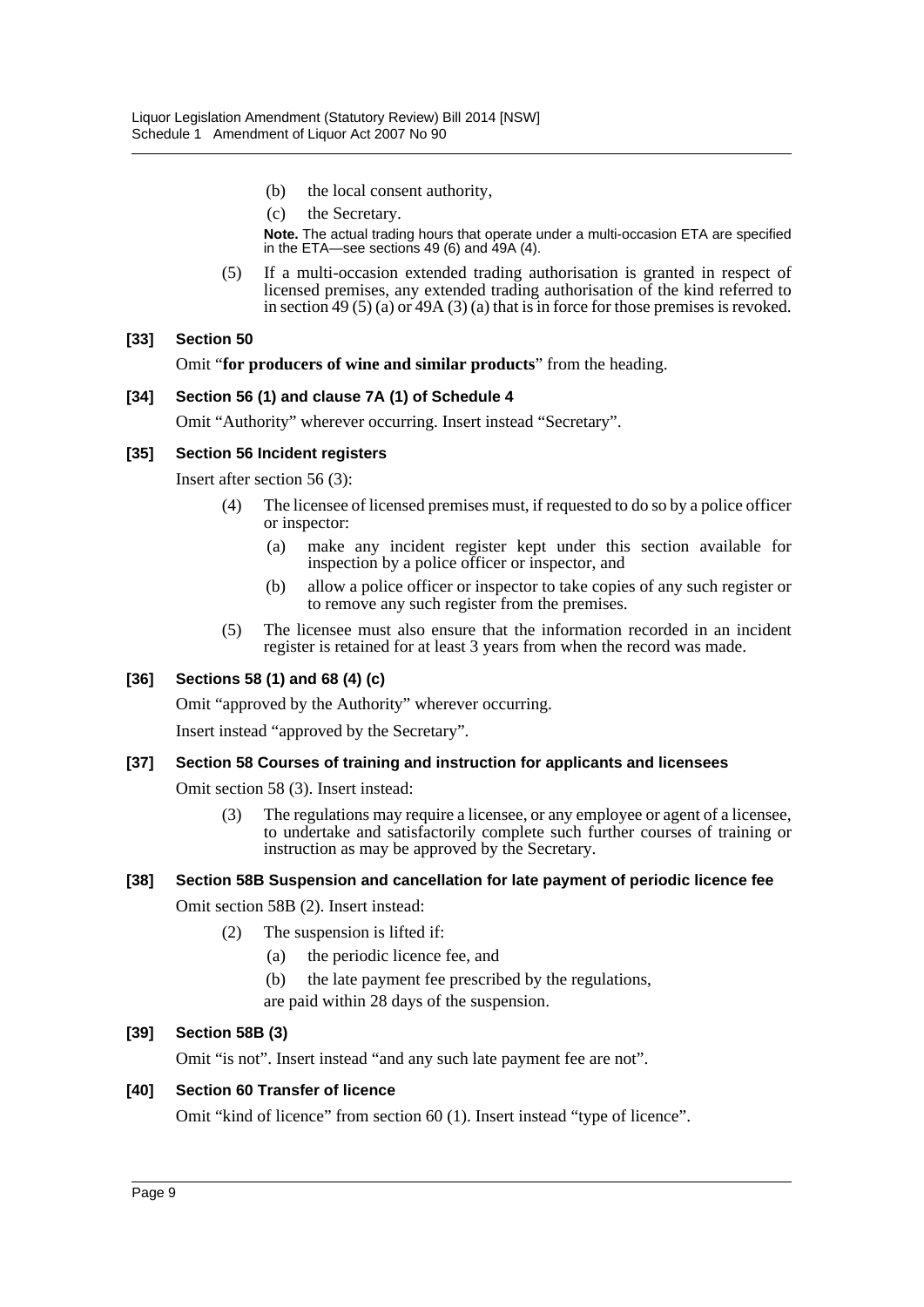### **[41] Section 60A**

Insert after section 60:

#### **60A Alternative process for transfer of licence**

- (1) A licence may not be transferred under this section if the transfer involves a change in the ownership of the business carried on under the licence.
- (2) A licence may be transferred under this section to another person (the *transferee*) but only if:
	- (a) the transferee is the holder of a licence of the same type as the transferred licence or was, at any time during the period of 3 years immediately before the transfer, the holder of a licence of the same type as the transferred licence, and
	- (b) the transferee has not committed a prescribed offence within the meaning of section 144B during that 3-year period, and
	- (c) the licence has not been suspended (otherwise than under section 46A) or cancelled, or the licensee has not been disqualified from holding a licence, during that 3-year period.
- (3) The transfer of a licence under this section does not have effect until:
	- (a) the transferee has given the Authority notice in writing of the transfer, and
	- (b) the Authority, on payment of such fee as may be prescribed by the regulations, endorses the licence to the effect that the licence is held by the transferee.
- (4) The Authority may refuse to endorse the licence to that effect if the Authority is of the opinion that the requirements under subsection (2) are not satisfied in relation to the transfer of the licence.
- (5) A notice under this section must:
	- (a) be in the form approved by the Authority, and
	- (b) be accompanied by the written consent of the owner of the business carried on under the licence to the transfer, and
	- (c) must be accompanied by a declaration in writing, in a form approved by the Authority, certifying such matters as may be required by the approved form (including matters relating to the transferee's responsibilities in relation to, and capacity to implement, practices in place at the licensed premises for ensuring the responsible sale, supply and service of alcohol, and the prevention of intoxication, on the premises).
- (6) For the purposes of subsection (2) (b), a prescribed offence is committed in the circumstances referred to in section 144C.

#### **[42] Section 61 Application for transfer of licence on dispossession of licensee**

Omit "or in attendance at the premises in the capacity as licensee" from section 61 (1) (c).

#### **[43] Section 61 (1) (d)**

Insert at the end of section 61 $(1)(c)$ :

, or

(d) the licensee is not complying, or does not have the capacity to comply, with the requirement under section 91 (1) to be responsible at all times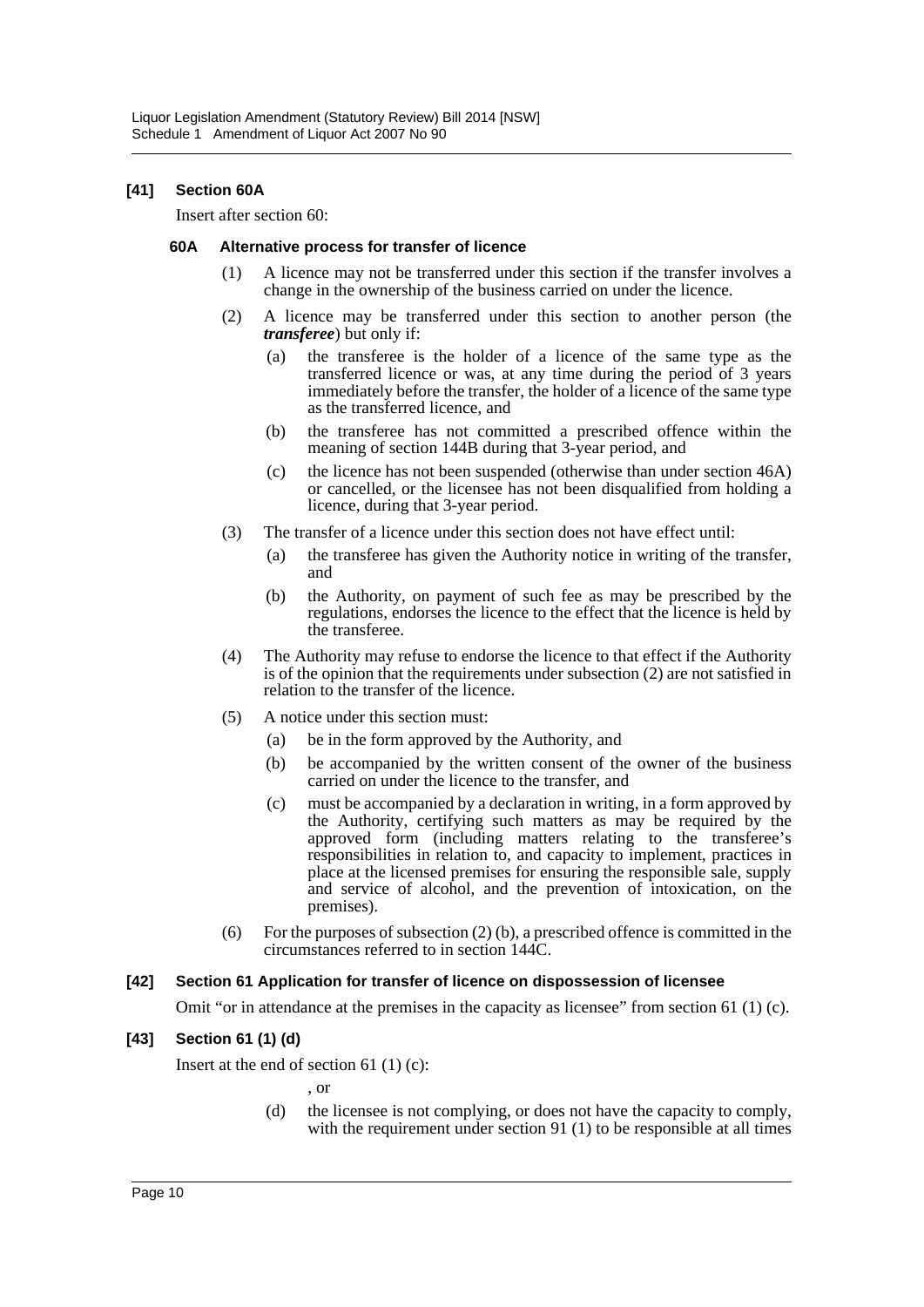for the personal supervision and management of the business of the licensed premises.

# **[44] Section 61 (5A)**

Insert after section 61 (5):

(5A) If:

- (a) an application under subsection (2) in respect of the licensed premises is not made within 28 days after this section becomes applicable, or
- (b) such an application is made but the transfer of the licence to the applicant is refused by the Authority,

the licence is suspended until such time as the licence is transferred to another person.

#### **[45] Section 63 Grant of application for endorsement of licence following death etc of licensee**

Insert after section 63 (1):

- (1A) Without limiting subsection (1), in determining whether a person is a fit and proper person to carry on the business to which the application relates the Authority is to consider whether the person:
	- (a) is of good repute, having regard to character, honesty and integrity, and
	- (b) is competent to carry on that business.

# **[46] Section 63 (5A)**

Insert after section 63 (5):

- (5A) If, following the death of a licensee:
	- (a) an application under section 62 for endorsement of the licence is not made within the period required by section 62 (3), or
	- (b) such an application is made within that period but the application is refused by the Authority,

the licence is suspended until such time as the licence is transferred to another person.

#### **[47] Section 68 Approval of persons to manage licensed premises**

Insert after section 68 (4B):

- (4C) Without limiting subsection (4) (a), in determining whether a person is a fit and proper person to manage licensed premises the Authority is to consider whether the person:
	- (a) is of good repute, having regard to character, honesty and integrity, and
	- (b) is competent to manage licensed premises.

#### **[48] Section 73 Prevention of excessive consumption of alcohol on licensed premises**

Omit "or all other reasonable steps to prevent intoxication on the licensed premises" from section 73 (4) (a).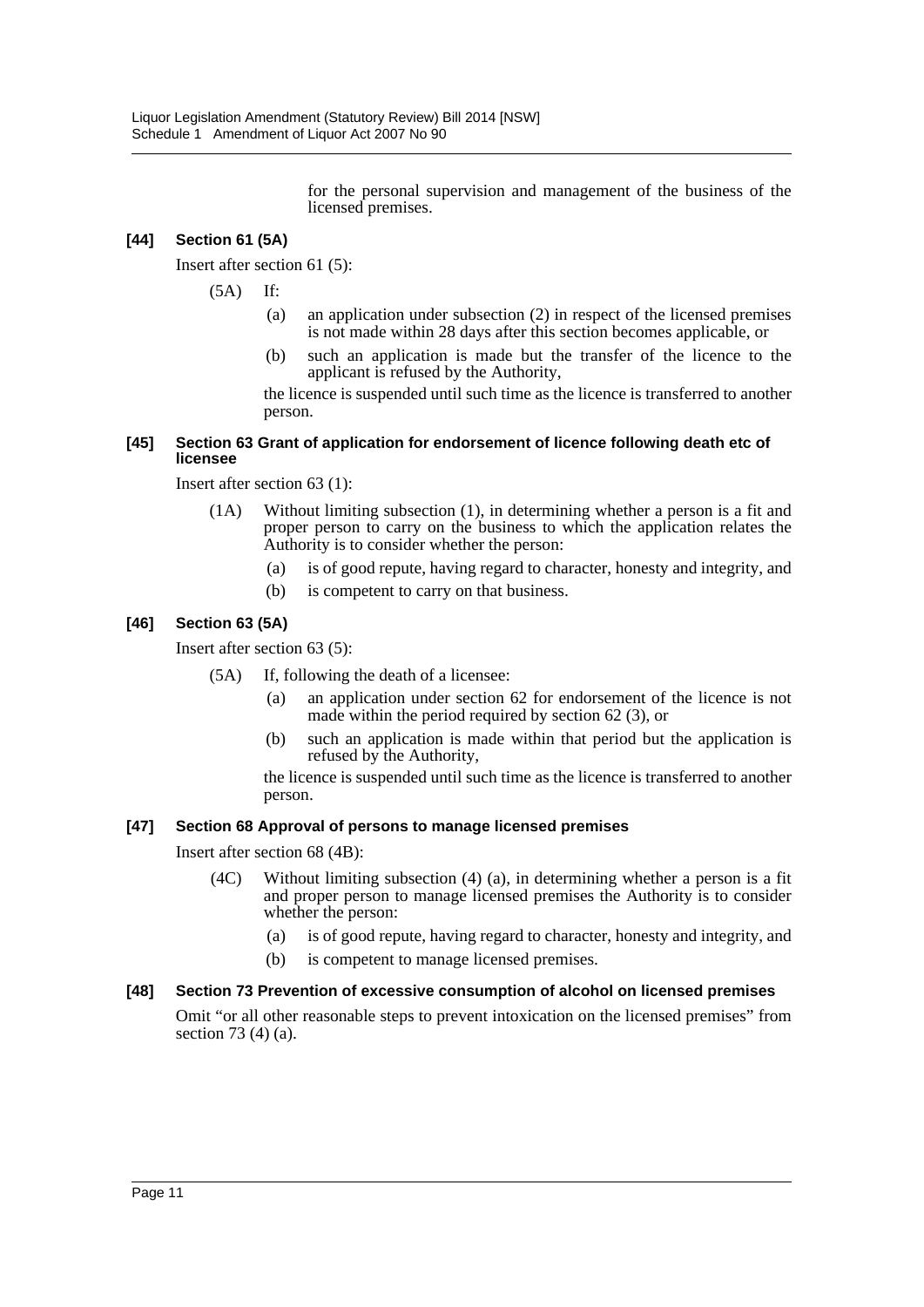# **[49] Section 73 (4) (a1)**

Insert after section 73 (4) (a):

(a1) that the licensee, and the licensee's employees or agents, took the steps set out in the guidelines under subsection (5A) to prevent intoxication on the licensed premises, or

#### **[50] Section 73 (5A)**

Insert after section 73 (5):

(5A) The Secretary is to issue guidelines relating to the prevention of intoxication on licensed premises. Such guidelines are to be made publicly available in such manner as the Secretary considers appropriate.

#### **[51] Section 77 Non-voluntary exclusion of persons from licensed premises**

Omit "because the person was intoxicated, violent, quarrelsome or disorderly," from section 77 (6) and  $(8)$  wherever occurring.

#### **[52] Section 101 Secretary may restrict or prohibit sale or supply of undesirable liquor products**

Omit section 101 (3). Insert instead:

(3) The Secretary must not give a notice under this section unless the Secretary is satisfied that the liquor product is being sold on the licensed premises to which the proposed notice relates.

#### **[53] Section 116AC High risk venues—licence conditions relating to ID scanning**

Insert after section 116AC (6):

(7) **Exemption from patron ID scanning requirements**

The Minister may, on application by the licensee of a high risk venue and on payment of a reasonable fee determined by the Minister, exempt the licensee, by order in writing served on the licensee, from the condition referred to in subsection (1) (a) (the *patron ID scanning requirement*).

- (8) An order under subsection (7) may provide that the exemption from the patron ID scanning requirement:
	- (a) applies to the whole or any specified part of the high risk venue concerned for such period as is specified in the order, and
	- (b) is subject to such conditions as may be specified in the order.
- (9) The Minister may exempt the licensee of a high risk venue from the patron ID scanning requirement only:
	- (a) if the Minister is satisfied that the exemption is unlikely to result in an increase in the level of alcohol-related violence or anti-social behaviour or other alcohol-related harm in the Kings Cross precinct, and
	- (b) after considering a recommendation by the Secretary in relation to the exemption.
- (10) An application for an exemption under subsection (7) must be in the form and manner approved by the Minister.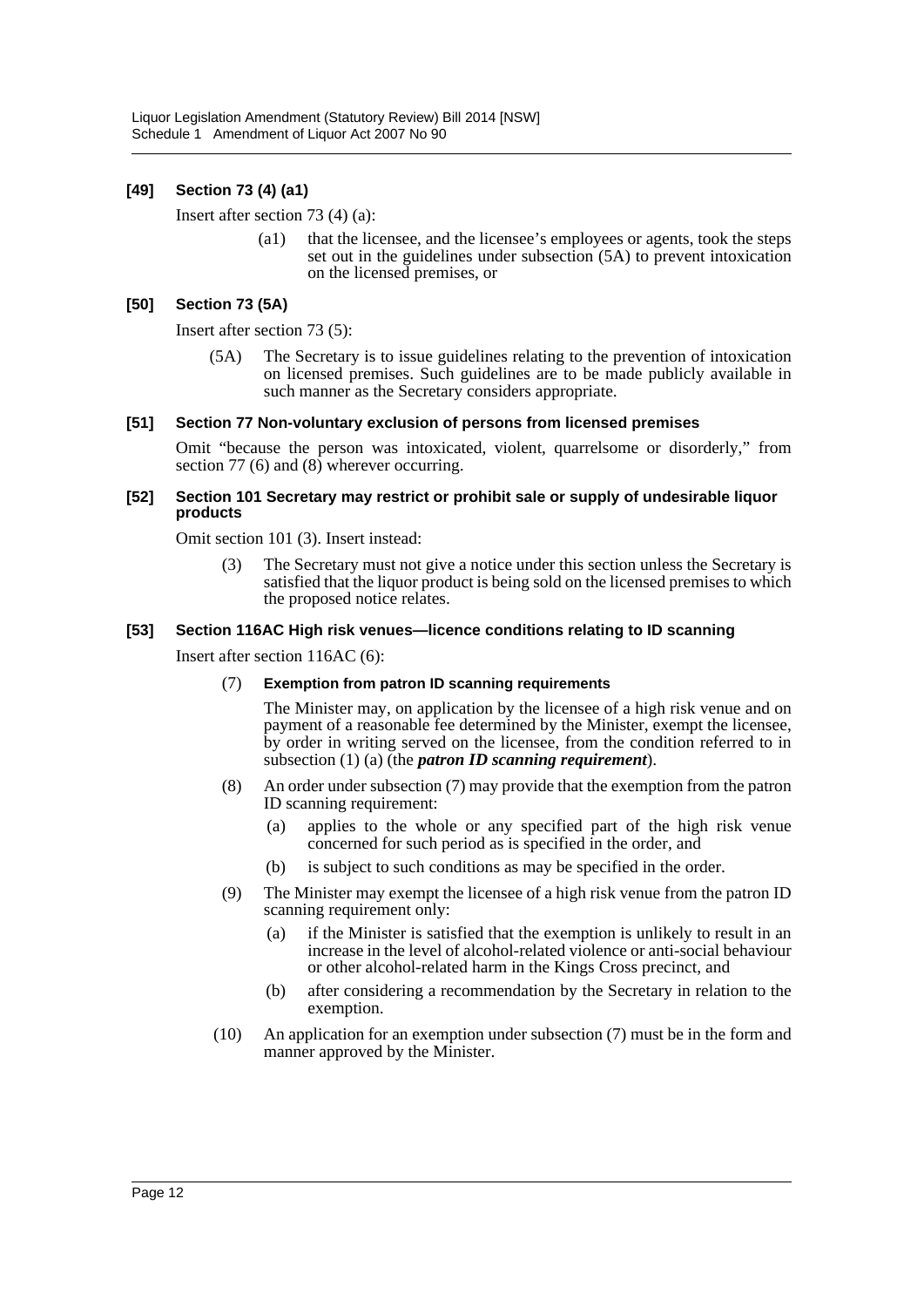#### **[54] Section 116AE Long-term banning orders—high risk venues**

Omit section 116AE (3) (a). Insert instead:

- (a) has been charged with, or found guilty of, a serious indictable offence involving violence that was committed by the person in a public place or on relevant premises while the person or any victim of the offence was affected by alcohol, or
- (a1) has been charged with, or found guilty of, a serious indictable offence involving violence that was committed by the person on or in the vicinity of licensed premises and the person was, at the time of the offence:
	- (i) the licensee or manager of the premises, or
	- (ii) working or performing services of any kind on the premises in the course of any employment (whether paid or unpaid) or in a volunteer capacity, being work or services related to the business carried on under the licence.

#### **[55] Section 116AE (8A)**

Insert after section 116AE (8):

(8A) A long-term banning order made on the ground that a person has been charged with, or found guilty of, a serious indictable offence is revoked if the charge is withdrawn or dismissed or the finding is overturned on appeal.

#### **[56] Section 116AE (10) and (11)**

Insert after section 116AE (9):

 $(10)$  In subsection  $(3)$   $(a)$ :

*public place* includes a place:

- (a) of public resort open to or used by the public as of right, or
- (b) for the time being:
	- (i) used for a public purpose, or
	- (ii) open to access by the public,

whether on payment or otherwise, or

(c) open to access by the public by the express or implied permission of the owner of the place, whether the place is or is not always open to the public.

*relevant premises* means any of the following:

- (a) licensed premises,
- (b) premises declared under section 3 of the *Restricted Premises Act 1943* to be premises to which Part 2 of that Act applies,
- (c) premises on which the activities of a criminal group (within the meaning of Division 5 of Part 3A of the *Crimes Act 1900*) are carried out.
- (11) A reference in subsection (3) to a serious indictable offence includes a reference to an offence under the law of another State or Territory that would, had it occurred in New South Wales, have been a serious indictable offence for the purposes of that subsection.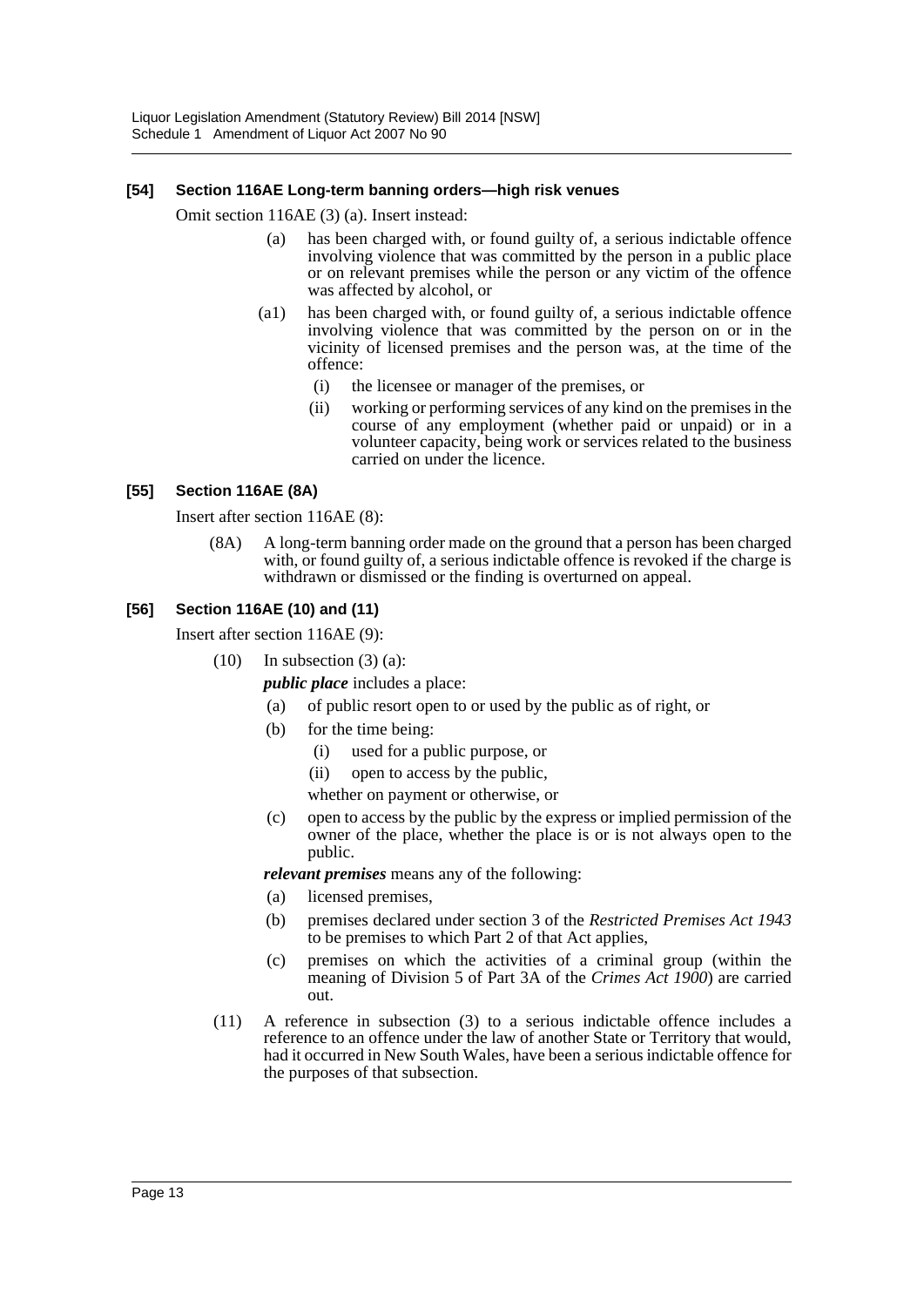### **[57] Section 116E High risk venues—licence conditions relating to ID scanning**

Insert after section 116E (6):

(7) **Exemption from patron ID scanning requirements**

The Minister may, on application by the licensee of a high risk venue and on payment of a reasonable fee determined by the Minister, exempt the licensee, by order in writing served on the licensee, from the condition referred to in subsection (1) (a) (the *patron ID scanning requirement*).

- (8) An order under subsection (7) may provide that the exemption from the patron ID scanning requirement:
	- (a) applies to the whole or any specified part of the high risk venue concerned for such period as is specified in the order, and
	- (b) is subject to such conditions as may be specified in the order.
- (9) The Minister may exempt the licensee of a high risk venue from the patron ID scanning requirement only:
	- (a) if the Minister is satisfied that the exemption is unlikely to result in an increase in the level of alcohol-related violence or anti-social behaviour or other alcohol-related harm in the prescribed precinct in which the high risk venue is situated, and
	- (b) after considering a recommendation by the Secretary in relation to the exemption.
- (10) An application for an exemption under subsection (7) must be in the form and manner approved by the Minister.

#### **[58] Section 116G Long-term banning orders—high risk venues**

Omit section 116G (3) (a). Insert instead:

- (a) has been charged with, or found guilty of, a serious indictable offence involving violence that was committed by the person in a public place or on relevant premises while the person or any victim of the offence was affected by alcohol, or
- (a1) has been charged with, or found guilty of, a serious indictable offence involving violence that was committed by the person on or in the vicinity of licensed premises and the person was, at the time of the offence:
	- (i) the licensee or manager of the premises, or
	- (ii) working or performing services of any kind on the premises in the course of any employment (whether paid or unpaid) or in a volunteer capacity, being work or services related to the business carried on under the licence.

### **[59] Section 116G (7A)**

Insert after section 116G (7):

(7A) A long-term banning order made on the ground that a person has been charged with, or found guilty of, a serious indictable offence is revoked if the charge is withdrawn or dismissed or the finding is overturned on appeal.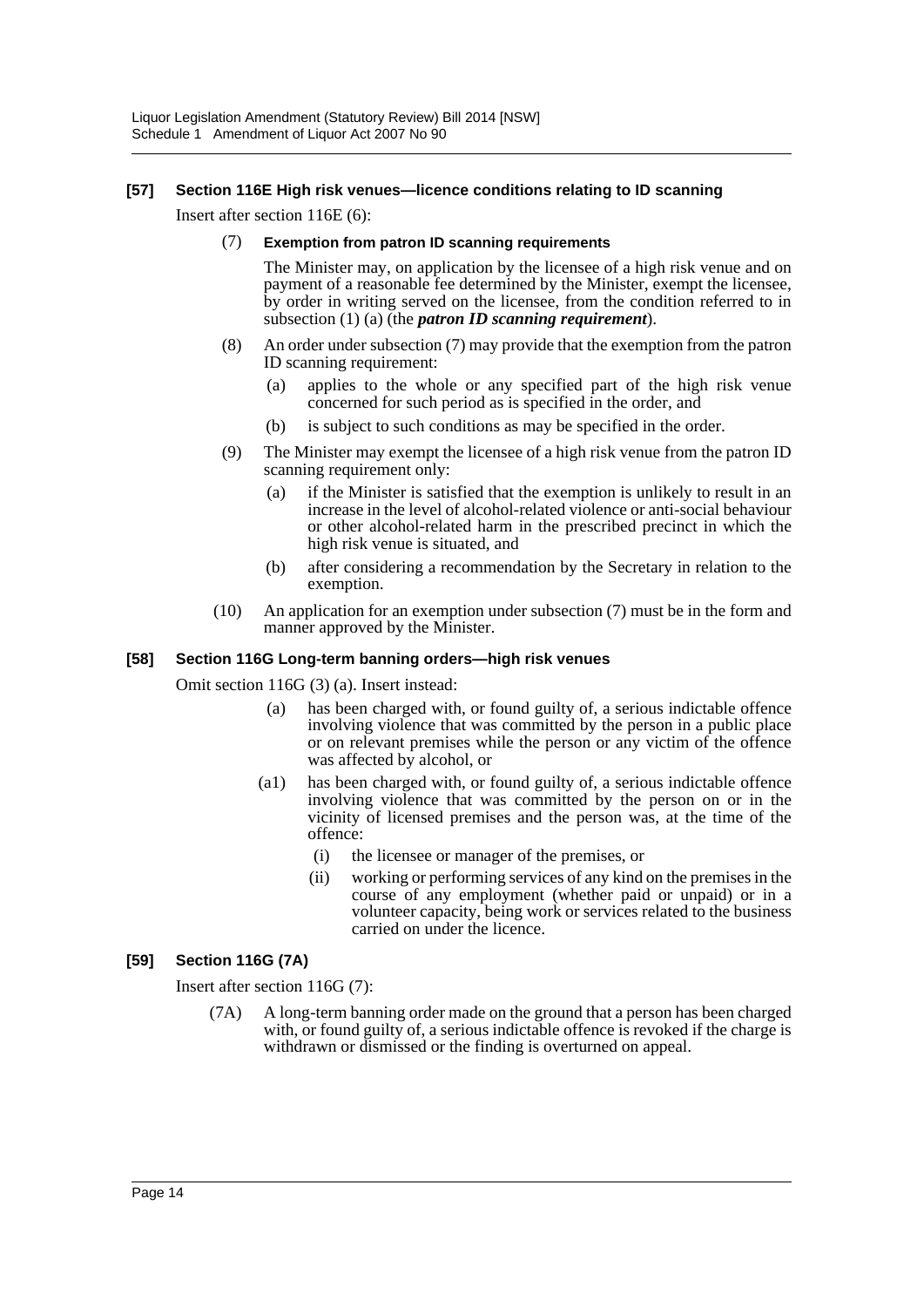# **[60] Section 116G (9) and (10)**

Insert after section 116G (8):

- (9) In subsection (3) (a), *public place* and *relevant premises* have the same meanings as in section 116AE (10).
- (10) A reference in subsection (3) to a serious indictable offence includes a reference to an offence under the law of another State or Territory that would, had it occurred in New South Wales, have been a serious indictable offence for the purposes of that subsection.

#### **[61] Section 117 Offences relating to sale or supply of liquor to minors**

Omit section 117 (4) and (5). Insert instead:

#### (4) **Supplying liquor to minors on other premises**

A person must not supply liquor to a minor on any premises other than licensed premises unless:

- (a) the person is a parent or guardian of the minor or is authorised to supply liquor to the minor by a parent or guardian of the minor, and
- (b) the supply is consistent with the responsible supervision of the minor.

Maximum penalty: 100 penalty units or 12 months imprisonment (or both).

- (5) The matters that are considered to be relevant in determining whether the supply of liquor is consistent with the responsible supervision of a minor for the purposes of subsection (4) include the following:
	- (a) the age of the minor,
	- (b) whether the person supplying the liquor to the minor is intoxicated,
	- (c) whether the minor is consuming the liquor with food,
	- (d) whether the person supplying the liquor is responsibly supervising the minor's consumption of the liquor,
	- (e) the quantity and type of liquor supplied and the period of time over which it is supplied,
	- (f) such other matters as may be prescribed by the regulations.
- (5A) The supply of liquor to a minor who is intoxicated is not, in any circumstances, consistent with the responsible supervision of the minor for the purposes of subsection (4).

# **[62] Part 7, Division 4**

Insert after Division 3:

# **Division 4 Additional sanctions for selling liquor to minors on licensed premises**

#### **130A Operation of Division**

- (1) This Division provides for the imposition of certain sanctions in addition to any penalty that may be imposed under this Act by a court for offences under section 117 (1) committed on licensed premises.
- (2) This Division does not limit the operation of Part 9 or 9A.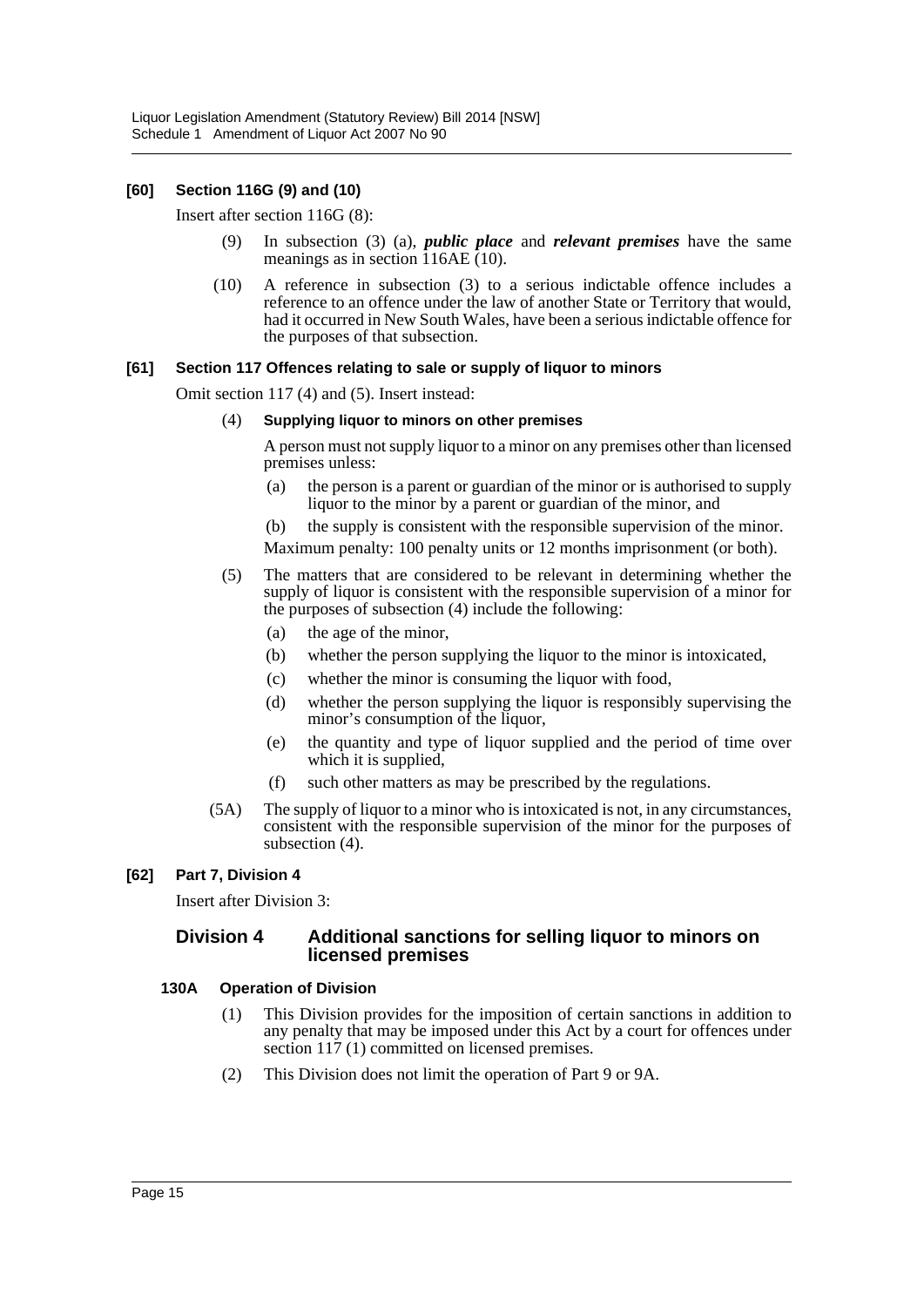#### **130B Interpretation**

- (1) In this Division: *prescribed offence* means an offence under section 117 (1).
- (2) For the purposes of this Division, a *relevant prescribed offence event* occurs, in relation to a prescribed offence committed by a person, when:
	- (a) a court convicts the person of the offence (whether or not it imposes any penalty), or
	- (b) an amount is paid under a penalty notice in respect of the offence, or
	- (c) a penalty notice enforcement order under the *Fines Act 1996* is made against the person in respect of the offence.
- (3) However, if:
	- (a) the conviction is overturned on appeal, or
	- (b) the person elects, after an amount is paid under the penalty notice, to have the offence dealt with by a court, or
	- (c) the penalty notice, or the penalty notice enforcement order to the extent that it applies to the penalty notice, is withdrawn or annulled,

the relevant prescribed offence event derived from the conviction, payment or making of the order is taken not to have occurred. Accordingly, any suspension or cancellation under this Division based on the relevant prescribed offence event ceases to have effect and, in the case of a licence that has been cancelled, the licence is to be restored to the former licensee.

#### **130C Secretary may suspend licence for first offence**

- (1) If a relevant prescribed offence event occurs in relation to a prescribed offence committed on licensed premises, the Secretary may, by order in writing served on the licensee, suspend the licence for such period (not exceeding 28 days) as is specified in the order.
- (2) The Secretary must not suspend a licence under this section unless the licensee has been given a reasonable opportunity to make submissions in relation to the proposed suspension.
- (3) In deciding whether to suspend a licence under this section, the Secretary may, without limitation, take into consideration the compliance history of the licensee in relation to the requirements of this Part.

#### **130D Automatic 28-day licence suspension for second offence**

- (1) A licence is suspended for a period of 28 days if:
	- (a) a relevant prescribed offence event occurs in relation to a prescribed offence committed on the licensed premises, and
	- (b) the prescribed offence is committed at least 28 days after, but within 12 months of, a prescribed offence previously committed on the licensed premises, and
	- (c) a relevant prescribed offence event occurred in relation to that previous offence.
- (2) The suspension of a licence under this section takes effect on the day on which the licensee is notified by the Secretary in writing of the suspension.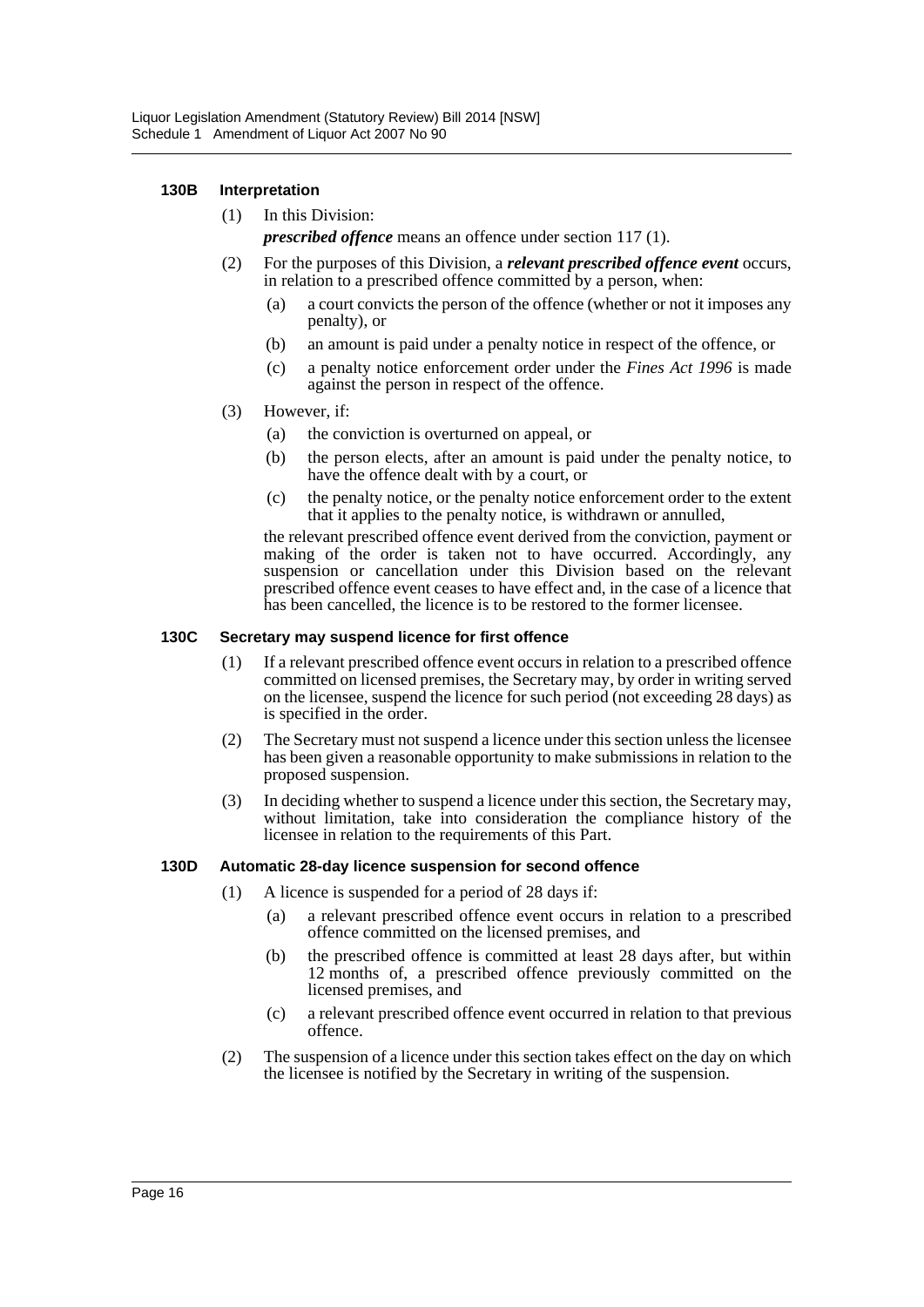# **130E Automatic licence cancellation for third offence**

- (1) A licence is cancelled if:
	- (a) a relevant prescribed offence event occurs in relation to a prescribed offence committed on the licensed premises, and
	- (b) during the period of 12 months (but more than 28 days) before the offence is committed a prescribed offence has been committed on the licensed premises on at least 2 previous occasions that were at least 28 days apart, and
	- (c) a relevant prescribed offence event occurred in relation to each of those previous offences.
- (2) The cancellation of a licence under this section takes effect on the day on which the licensee is notified by the Secretary in writing of the cancellation. If at the time of the cancellation the licence is suspended under section 130D, the cancellation does not take effect until after the suspension ends.
- (3) If a licence is cancelled under this section, the person who was the licence holder is disqualified from holding a licence for a period of 12 months commencing on the day on which the person is notified by the Secretary in writing of the disqualification. Any such notice may be included in the notice under subsection  $(2)$ .

# **[63] Section 133 Establishing local liquor accord**

Omit section 133 (1). Insert instead:

(1) Any 2 or more eligible parties (at least one of whom is a licensee) may enter into a local liquor accord.

# **[64] Section 133 (2)**

Omit "The draft". Insert instead "A".

# **[65] Section 133 (2) (c)**

Omit the paragraph. Insert instead:

(c) the area to which the accord applies, and

# **[66] Section 133 (3)**

Omit "Commissioner of Police and the Director-General are". Insert instead "Secretary is".

#### **[67] Section 135**

Omit the section. Insert instead:

#### **135 Registration and termination of local liquor accord**

- (1) A local liquor accord takes effect when it is registered by the Secretary.
- (2) A local liquor accord may be terminated by the parties to the accord.
- (3) The termination takes effect when notice in writing of the termination is given by the coordinator of the accord to the Secretary.

# **[68] Section 141 Disciplinary powers of Authority**

Insert ", or from being the manager of licensed premises or the close associate of a licensee," after "licence" in section 141 (2) (f).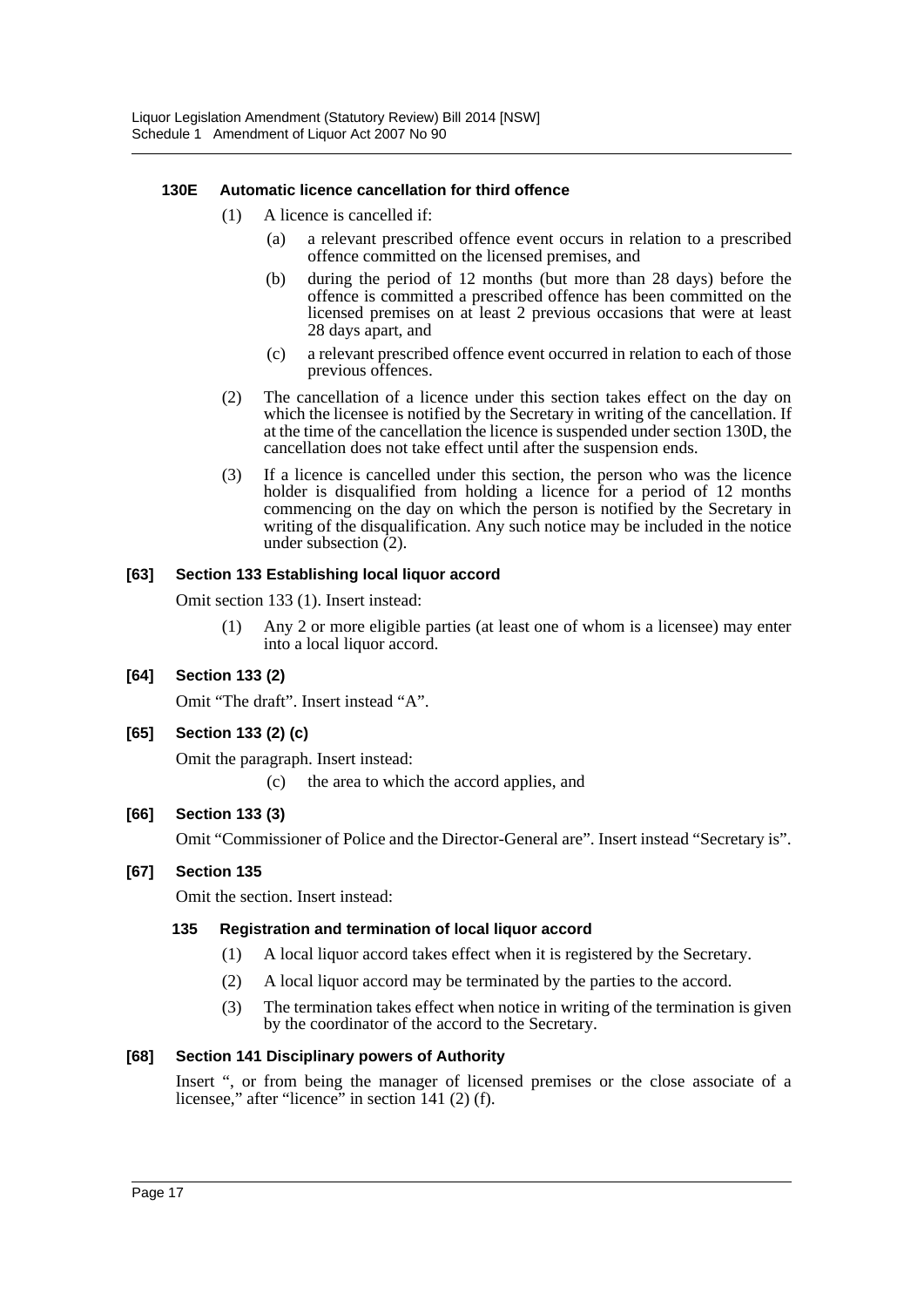# **[69] Section 141 (2) (h)**

Insert ", or from holding a licence or being the close associate of a licensee, for such period as the Authority thinks fit" after "licensed premises".

# **[70] Section 141 (2) (j)**

Insert "or the manager of licensed premises" after "licensee".

# **[71] Section 152 Evidentiary provisions**

Omit "or of the Commissioner of Police, or of the Authority," from section 152 (1) (p).

Insert instead "the Commissioner of Police, the Authority or the Secretary".

# **[72] Section 152 (1) (q1)**

Insert after section 152 (1) (q):

(q1) that a specified person is or was, at a specified time or during a specified period, an authorised person for the purposes of section 77,

# **[73] Schedule 1 Savings and transitional provisions**

Insert after Part 12:

# **Part 13 Provisions consequent on enactment of Liquor Legislation Amendment (Statutory Review) Act 2014**

### **48 Definition**

In this Part:

*amending Act* means the *Liquor Legislation Amendment (Statutory Review) Act 2014*.

#### **49 Existing authorisations under section 24 (3)**

Section 24 (3A) (as inserted by the amending Act) extends to an authorisation under section 24 (3) that was in force immediately before the commencement of that amendment.

#### **50 Existing approvals of courses of training or instruction**

Any approval of a course of training or instruction by the Authority under section 58 or 68 that was in force immediately before the commencement of the amendments to those sections by the amending Act is taken to be an approval by the Secretary under those sections as so amended.

#### **51 Existing local liquor accords**

- (1) The amendments made by the amending Act to Division 1 of Part 8 of this Act extend to a local liquor accord in force under that Division immediately before the commencement of those amendments.
- (2) Any such existing local liquor accord is taken to have been registered by the Secretary under section 135 (as substituted by the amending Act).

#### **52 Existing incident registers**

Any incident register required under this Act to be maintained in the form approved by the Authority before the commencement of this clause is taken to be in a form approved by the Secretary.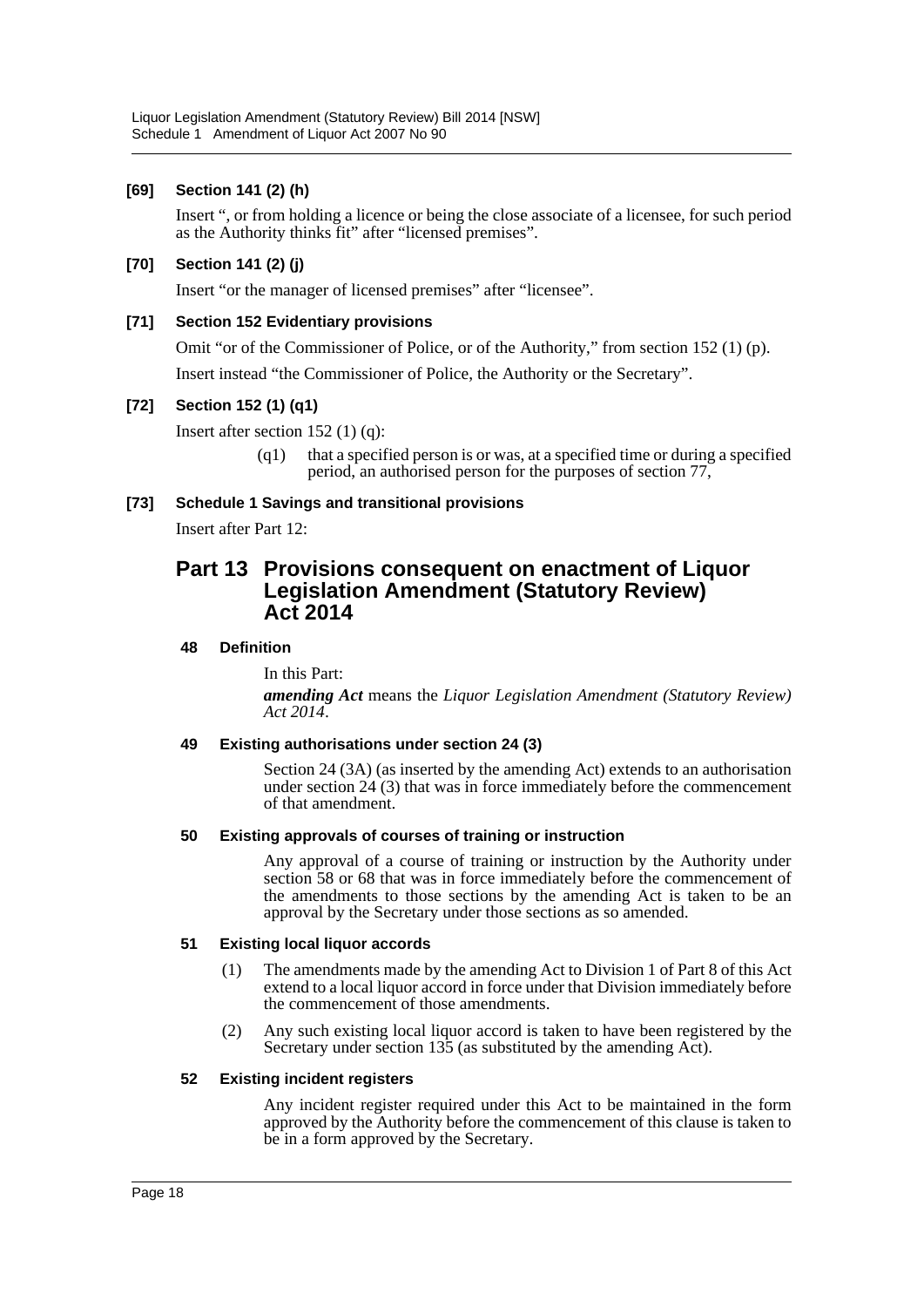#### **53 Additional sanctions for selling liquor to minors on licensed premises**

Division 4 of Part 7 of this Act (as inserted by the amending Act) does not apply in relation to offences committed before the commencement of that Division.

# **[74] Schedule 4 Special licence conditions for declared premises**

Omit "5 am." from paragraph (b) of the definition of *restricted service period* in clause 1 (1).

Insert instead:

5 am,

and includes any period specified by an order under clause 8B.

# **[75] Schedule 4, clause 7A**

Insert after clause 7A (1):

- (1A) The licensee must, if requested to do so by a police officer or inspector:
	- (a) make any register under this clause available for inspection by a police officer or inspector, and
	- (b) allow a police officer or inspector to take copies of any such register or to remove any such register from the premises.
- (1B) The licensee must also ensure that the information recorded in a register under this clause is retained for at least 3 years from when the record was made.

# **[76] Schedule 4, clause 7A (2)**

Omit "The". Insert instead "A".

#### **[77] Schedule 4, clause 7A (3)**

Omit the subclause.

#### **[78] Schedule 4, clause 8B**

Insert after clause 8A:

#### **8B Extension of restricted service period to 2 hours before midnight**

- (1) The Secretary may, by order in writing served on the licensee of declared premises, extend the restricted service period in respect of the premises for a period of up to 2 hours before midnight if the Secretary is satisfied that alcohol-related violence has occurred on the premises during any such period.
- (2) An order under this clause is to specify the extended period and the day or days on which it operates.

**Note.** Any such order may be amended or repealed by virtue of section 43 (2) of the *Interpretation Act 1987*.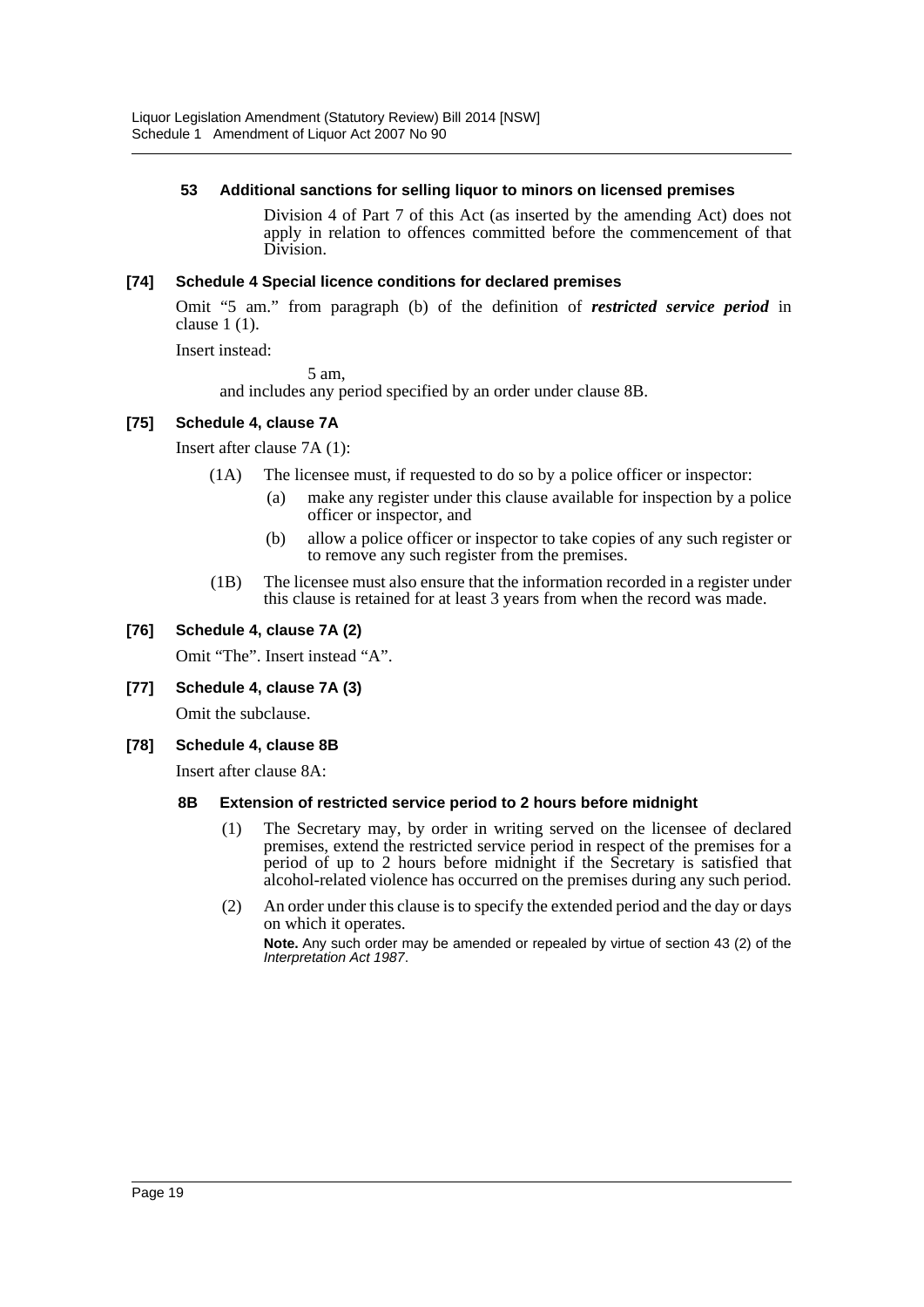# <span id="page-20-0"></span>**Schedule 2 Amendment of Gaming and Liquor Administration Act 2007 No 91**

# **[1] Section 2A**

Insert after section 2:

# **2A Objects of Act**

The objects of this Act are as follows:

- (a) to ensure the probity of public officials who are engaged in the administration of the gaming and liquor legislation,
- (b) to ensure that the Authority is accessible and responsive to the needs of all persons and bodies who deal with the Authority,
- (c) to promote fair and transparent decision-making under the gaming and liquor legislation,
- (d) to require matters under the gaming and liquor legislation to be dealt with and decided in an informal and expeditious manner,
- (e) to promote public confidence in the Authority's decision-making and in the conduct of its members.

# **[2] Section 3 Definitions**

### Omit the definitions of *Chief Executive*, *Director-General*, *inspector*, *member of staff* and *relevant Division*.

Insert in appropriate order:

*Chief Executive* means the person employed in the Public Service as the Chief Executive of the Independent Liquor and Gaming Authority.

*Department* means the Department of Trade and Investment, Regional Infrastructure and Services.

*inspector* means a person appointed under section 20.

*member of staff* means a member of staff of the Authority but does not include the Chief Executive.

**Note.** See section 9 (2).

*Secretary* means the Secretary of the Department.

#### **[3] Sections 3 (paragraph (c) of the definition of "key official"), 17 (2) (a), 20, 36 (2), 36A, 36B, 37 (b), 38 and 38A (1)**

Omit "Director-General" and "Director-General's" wherever occurring.

Insert instead "Secretary" and "Secretary's", respectively.

# **[4] Section 3, definition of "key official"**

Omit "Director-General" from paragraph (d). Insert instead "Authority".

# **[5] Section 3, definition of "key official"**

Insert after paragraph (d):

(d1) a Public Service employee (other than a member of staff or the Chief Executive) engaged in the administration of the gaming and liquor legislation who is the subject of a current written order by the Secretary that has been served on the employee and is to the effect that the employee is a key official for the purposes of the gaming and liquor legislation,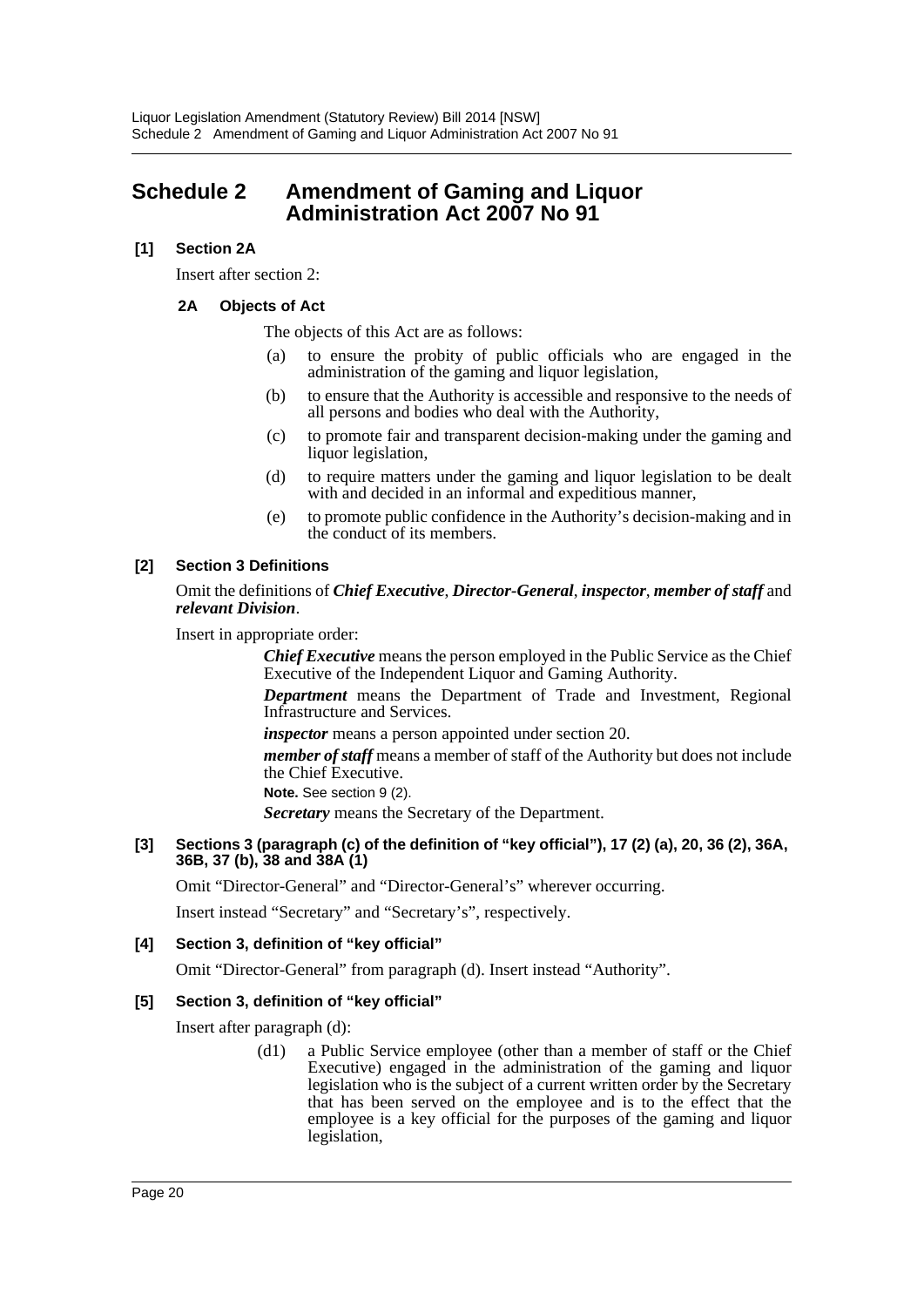### **[6] Section 4 Meaning of "gaming and liquor legislation"**

Insert "or specified parts of Acts" after "following Acts".

**[7] Section 4, definition of "gaming and liquor legislation"** Insert "or parts" after "those Acts".

# **[8] Section 4, definition of "gaming and liquor legislation"**

Insert after paragraph (e):

(f) *Gaming Machine Tax Act 2001* (Part 4 and Schedule 1).

### **[9] Section 9 General functions of Authority**

Omit section 9 (2) (including the note). Insert instead:

(2) Persons may be employed in the Public Service under the *Government Sector Employment Act 2013* to enable the Authority to exercise its functions. **Note.** Section 59 of the *Government Sector Employment Act 2013* provides that the persons so employed (or whose services the Authority makes use of) may be referred to as officers or employees, or members of staff, of the Authority. Section 47A of the *Constitution Act 1902* precludes the Authority from employing staff.

### **[10] Section 9 (3)**

Omit "however". Insert instead ", without limiting subsection (2)".

### **[11] Section 9 (3) (b)**

Omit "Division of the Government Service (other than the relevant Division)".

Insert instead "Public Service agency".

#### **[12] Section 13 Delegation of Authority's functions**

Omit paragraph (a) of the definition of *authorised person or body* in section 13 (3).

Insert instead:

- (a) a member of the Authority, or
- (a1) a member of staff or other Public Service employee, or

#### **[13] Section 14 Persons engaged in administration of gaming and liquor legislation to be of highest integrity**

Insert after section 14 (1) (b):

- (b1) inspector exercising functions under Division 5 of Part 4 and designated by the Authority in writing for the purposes of this section (*casino inspector*),
- (b2) inspector (other than a casino inspector) designated by the Secretary in writing for the purposes of this section (*general inspector*),

# **[14] Section 14 (3) (c) and (d)**

Insert at the end of section 14 (3) (b):

, or

- (c) the Authority—in the case of the position of casino inspector, or
- (d) the Secretary—in the case of the position of general inspector.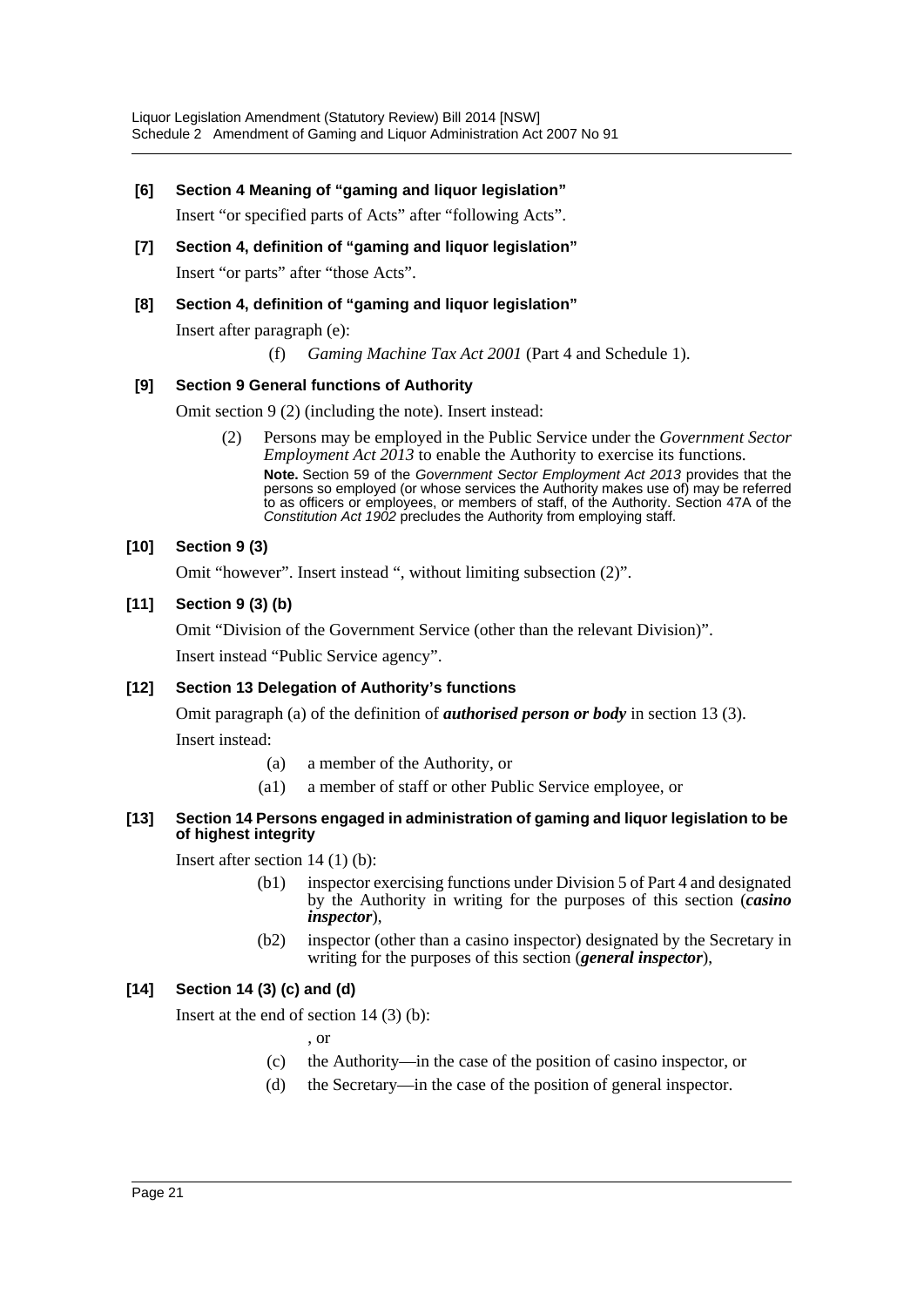# **[15] Section 14 (5)**

Omit "must comply with such guidelines as the Authority".

Insert instead "and the Secretary must comply with such guidelines as the Authority or the Secretary (as the case requires)".

### **[16] Section 14 (12)**

Omit "member of staff or consultant to the Authority".

Insert instead "member of staff, consultant to the Authority or casino inspector".

### **[17] Section 14 (13)**

Insert after section 14 (12):

(13) In the case of the position of general inspector, the Secretary may waive the operation of subsection (10) in a particular case.

### **[18] Section 16 Restrictions relating to key officials and former key officials**

Omit paragraph (a) of the definition of *appropriate authority* in section 16 (4).

Insert instead:

- (a) in the case of a member of staff or former member of staff—the Authority, or
- (a1) in the case of a Public Service employee (other than a member of staff or the Chief Executive) or former employee—the Secretary, or

# **[19] Sections 20 (1), 38 and 38A (1)**

Omit "member of staff" wherever occurring. Insert instead "Public Service employee".

#### **[20] Section 36A Review by Authority of certain decisions by Secretary under gaming and liquor legislation**

Insert after paragraph (a) (vii) of the definition of *reviewable decision* in section 36A (1):

(viia) a decision under section 102A to restrict or prohibit activities that encourage misuse or abuse of liquor,

# **[21] Section 36A (1), definition of "reviewable decision"**

Insert after paragraph (a) (ix):

(ixa) a decision under section 136E to impose a condition on a licence requiring a licensee to participate in a precinct or community event liquor accord,

# **[22] Section 36C**

Insert after section 36B:

#### **36C Notice of certain decisions required to be published on relevant website**

- (1) This section applies to any decision by the Authority or the Secretary under the gaming and liquor legislation that is prescribed by the regulations for the purposes of this section.
- (2) As soon as practicable after a decision to which this section applies is made, notice of the decision is to be published:
	- (a) in the case of a decision by the Authority—on the website of the Authority, or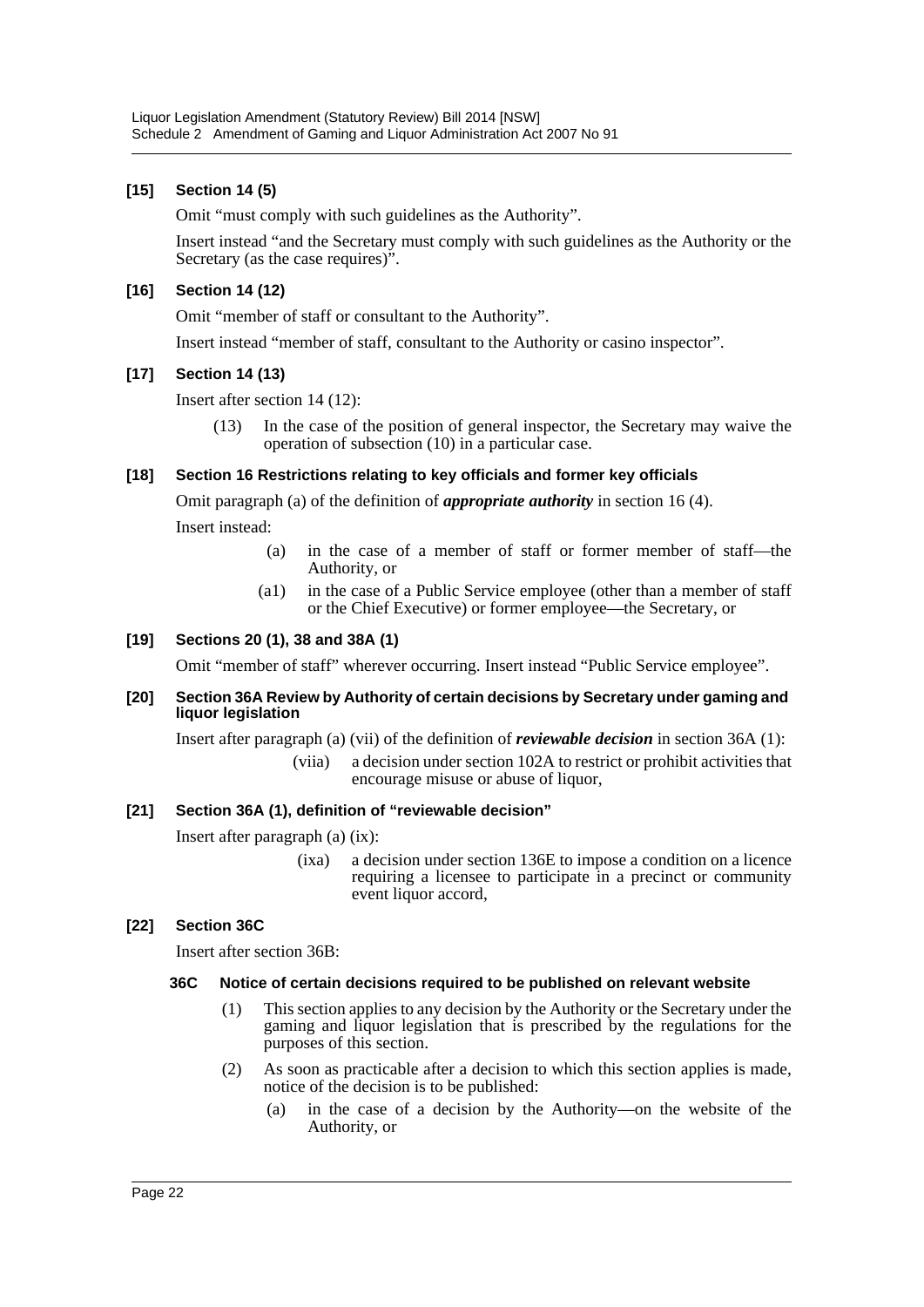- (b) in the case of a decision by the Secretary—on the website of the Department.
- (3) The notice is to include:
	- (a) a statement of the reasons for the decision, and
	- (b) details of any penalty or sanction imposed, or any remedial action taken, in relation to the decision.
- (4) The statement of reasons is to include the following:
	- (a) the findings on material questions of fact, referring to the evidence or other material on which those findings were based,
	- (b) the decision-maker's understanding of the applicable law,
	- (c) the reasoning processes that led the decision-maker to the conclusions that were made.

# **[23] Section 37 Protection from personal liability**

Insert "or other Public Service employee" after "staff" in section 37 (c).

### **[24] Section 39 Annual report**

Omit "of Trade and Investment, Regional Infrastructure and Services".

#### **[25] Schedule 1 Provisions relating to the members and procedure of the Authority**

Omit "Chapter 5 of the *Public Sector Employment and Management Act 2002*" from clause 7 (1) (d).

Insert instead "Part 6 of the *Government Sector Employment Act 2013*".

#### **[26] Schedule 1, clause 11 (1)**

Omit the subclause. Insert instead:

(1) The office of an appointed member is a statutory office and the provisions of the *Government Sector Employment Act 2013* relating to the employment of Public Service employees do not apply to that office.

# **[27] Schedule 2 Savings, transitional and other provisions**

Omit clause 1 (1). Insert instead:

(1) The regulations may contain provisions of a savings or transitional nature consequent on the enactment of this Act or any Act that amends this Act.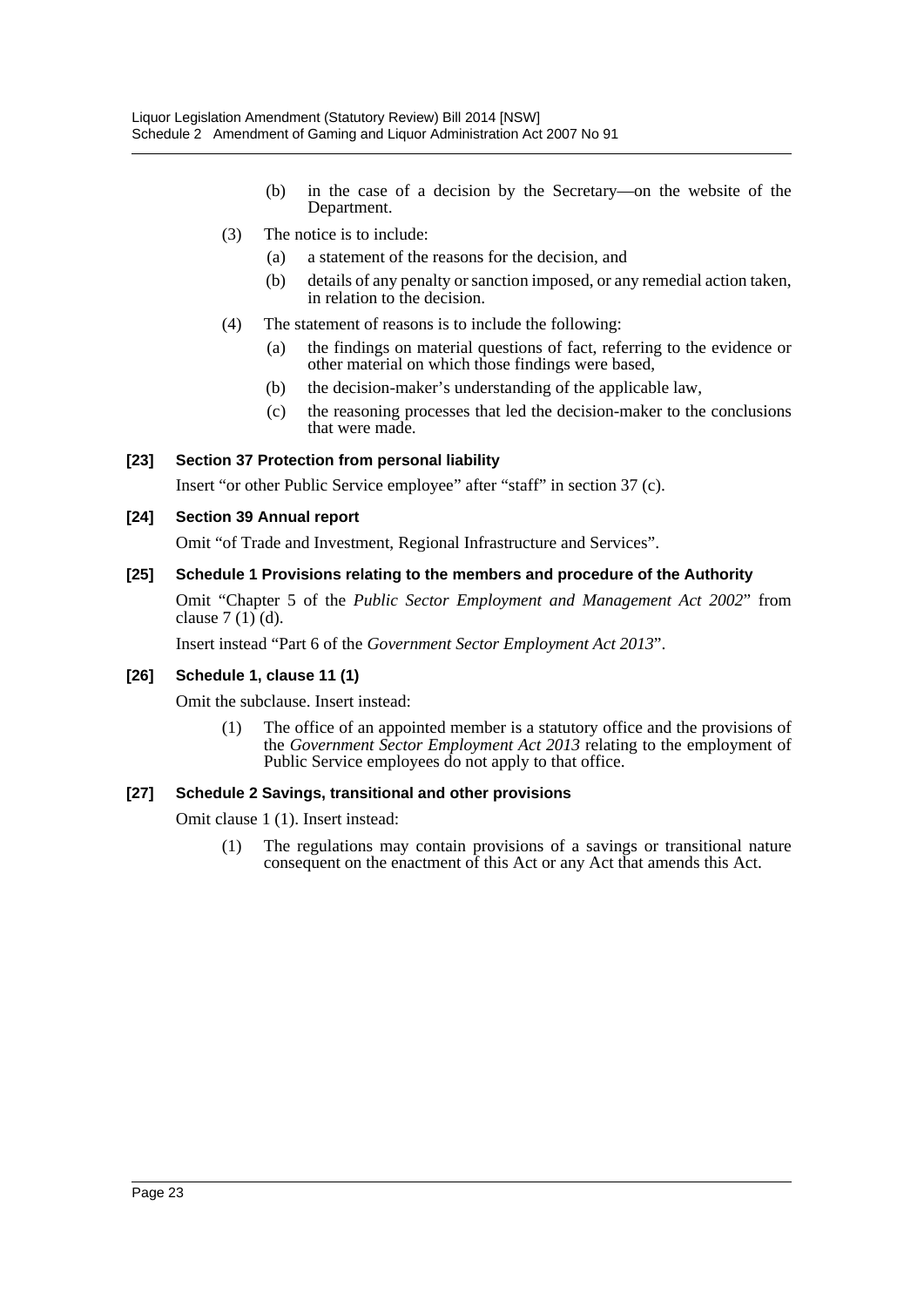# <span id="page-24-0"></span>**Schedule 3 Amendment of other legislation**

# **3.1 Gaming and Liquor Administration Regulation 2008**

# **[1] Clause 5 Application for review by Authority of Secretary's decisions**

Omit "Director-General" wherever occurring. Insert instead "Secretary".

# **[2] Clauses 6 and 7**

Insert after clause 5:

### **6 Decisions by Authority or Secretary required to be published**

For the purposes of section 36C of the Act, the following decisions are prescribed:

- (a) a decision by the Authority under section 36A of the Act in relation to a reviewable decision within the meaning of that section,
- (b) a decision by the Secretary under section 81 of the *Liquor Act 2007*,
- (c) a decision by the Authority under section 82 or 84 of the *Liquor Act 2007*,
- (d) a decision by the Authority under section 141 of the *Liquor Act 2007*,
- (e) a decision by the Secretary under section 144D (2) of the *Liquor Act 2007*,
- (f) a decision by the Authority under section 144D (3) of the *Liquor Act 2007*,
- (g) a decision by the Authority under section 144I of the *Liquor Act 2007*,
- (h) a decision by the Authority under section 154 of the *Liquor Act 2007*,
- (i) any decision by the Authority under the *Liquor Act 2007* relating to the granting of a licence, authorisation or approval to which a relevant application (within the meaning of section  $\hat{48}$  (2) of that Act) relates, but only if the relevant application is required to be accompanied by a category B CIS under clause 10 of the *Liquor Regulation 2008*.

#### **7 Penalty notices**

For the purposes of section 46 of the Act, an offence under section 34 (1) or (4) of the Act is prescribed as an offence for which a penalty notice may be issued and the prescribed penalty for any such offence is \$1,100.

#### **[3] Schedule 1 Persons and bodies to whom information may be divulged**

Omit item 1. Insert instead:

#### **1 New South Wales**

Secretary of the Department of Trade and Investment, Regional Infrastructure and Services

Executive Director, Office of Liquor, Gaming and Racing, Department of Trade and Investment, Regional Infrastructure and Services

A local council or any other person or body exercising functions as a consent authority under the *Environmental Planning and Assessment Act 1979*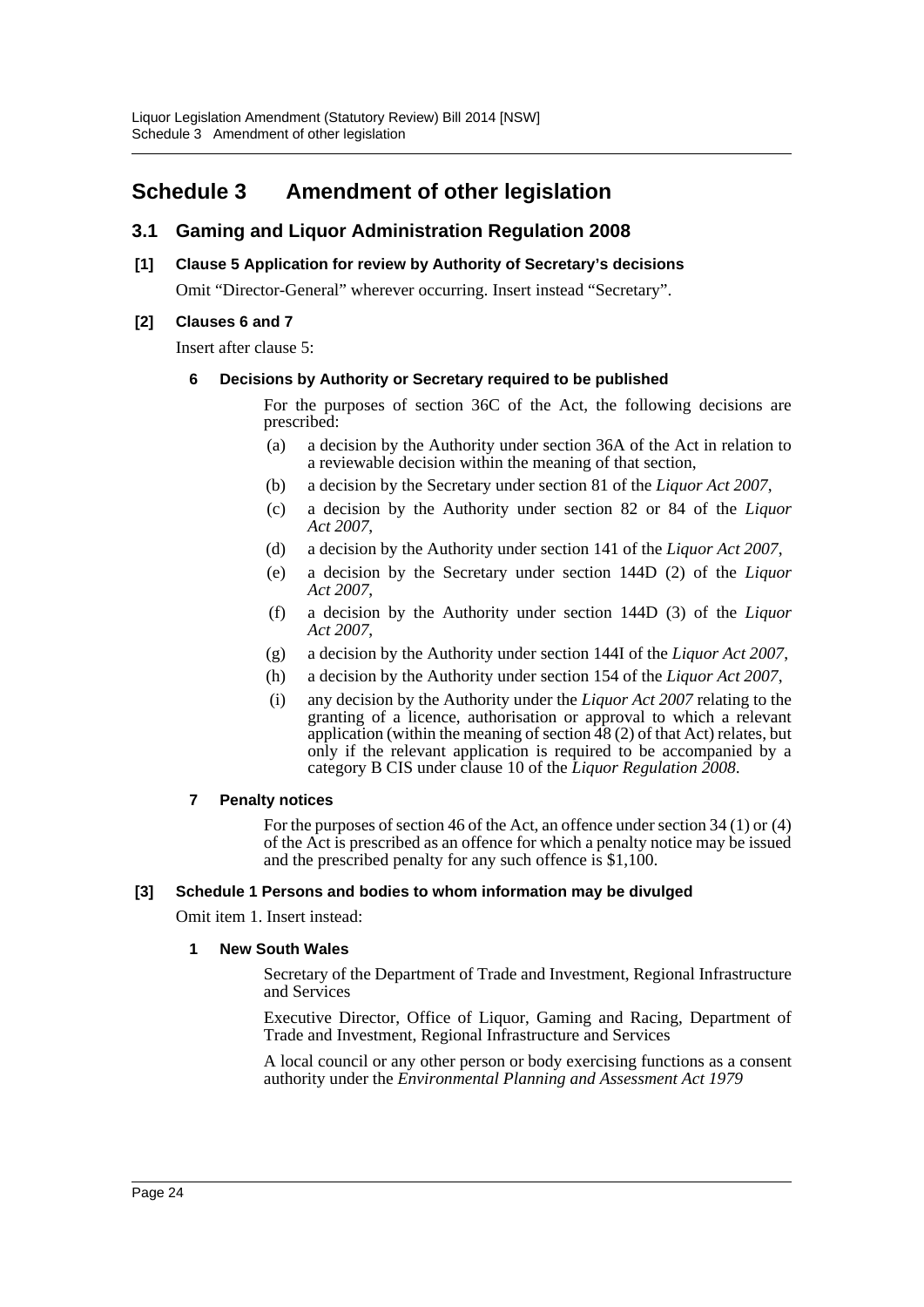# **3.2 Liquor Regulation 2008**

**[1] The whole Regulation (except where otherwise amended by this Subschedule)**

Omit "Director-General" and "Director-General's" wherever occurring.

Insert instead "Secretary" and "Secretary's", respectively.

# **[2] Clause 3 Definitions**

Insert in alphabetical order:

*former community liquor licence* means a community liquor licence granted under the *Liquor Act 1982* that is taken to be a hotel licence by virtue of clause 12 of Schedule 1 to the new Act.

*multi-occasion extended trading authorisation* means an extended trading authorisation of the kind referred to in section 49 (5) (c) or 49A (3) (c) of the Act.

*ongoing extended trading authorisation* means an extended trading authorisation of the kind referred to in section 49 (5) (a) or 49A (3) (a) of the Act.

# **[3] Clause 3, definition of "special occasion extended trading authorisation"**

Insert "or 49A (3) (b)" after "49 (5) (b)".

# **[4] Clause 5A Definitions**

Omit the definition of *former community liquor licence*.

# **[5] Clause 5D Base fee element**

Insert at the end of clause 5D (1) (f) (iii):

or

(iv) where a combination of any of the matters referred to in subparagraphs (i)–(iii) applies—\$2,000,

# **[6] Clause 5F Trading hours risk loading element**

Insert after clause 5F (1) (b):

(c) if, on the relevant assessment date, a multi-occasion extended trading authorisation is in force in respect of the premises (whether or not liquor is being sold or supplied in accordance with the authorisation on that date)—\$1,000.

# **[7] Clause 5J Late payment fee**

Omit "section" from clause 5J (1). Insert instead "sections 58B (2) (b) and".

# **[8] Clause 10 Categories of CIS**

Insert after clause 10 (2) (e):

(e1) an application for a multi-occasion extended trading authorisation, or

# **[9] Clause 10 (3) (e), (g) and (h)**

Insert "ongoing" before "extended" wherever occurring.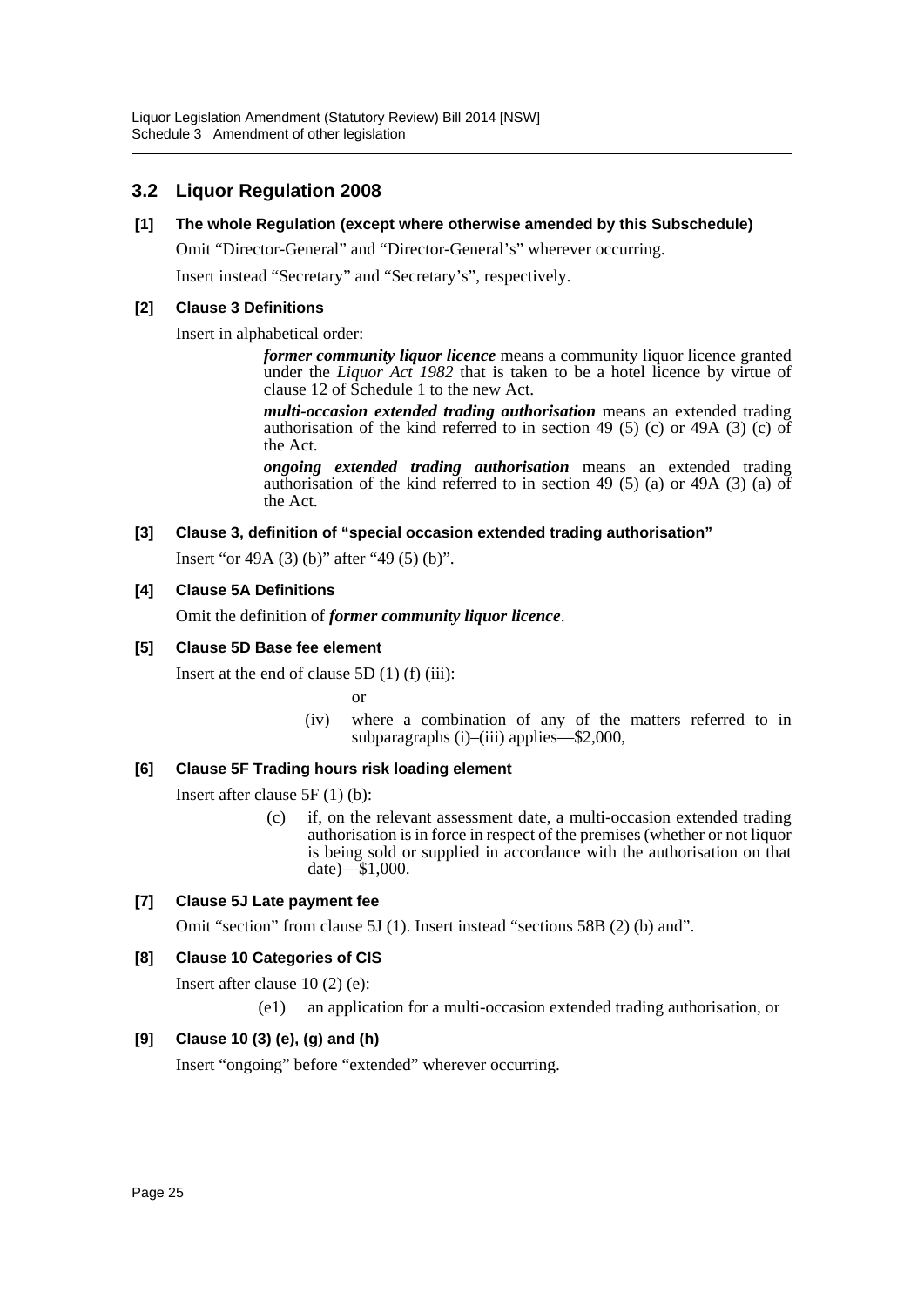### **[10] Clause 10 (4)**

Insert after clause 10 (3):

- (4) A category A CIS is not required to accompany an application for a multi-occasion extended trading authorisation if:
	- (a) in the case of an application that relates to club premises—the club premises have unrestricted trading hours at the time the application is made, or
	- (b) in the case of an application that relates to club premises—within the period of 6 months before the application is made:
		- (i) the trading hours of the club premises were restricted to the standard trading period by a condition under section 54 of the Act, or
		- (ii) an ongoing extended trading authorisation in respect of the club premises was revoked on application by the club, or
	- (c) in the case of an application that relates to any other licensed premises—the trading hours of the premises at the time the application is made are equal to or more than the trading hours under the proposed extended trading authorisation.

### **[11] Clause 12A**

Insert after clause 12:

#### **12A Reasons for decisions relating to certain applications requiring category A CIS**

(1) In this clause:

*interested party*, in relation to a relevant application, means:

- (a) a person or body referred to in clause 11 (2) who is required to be consulted under that clause, and
- any person who has made a submission under clause 12.

*relevant application* means an application of the kind referred to in clause 10 (2) (e).

**Note.** In the case of applications that are required to be accompanied by a category B CIS, see the regulations made under section 36C of the *Gaming and Liquor Administration Act 2007*.

- (2) If the Authority makes a decision in relation to a relevant application, the applicant or any interested party may request the Authority to provide a statement in writing of the reasons for the decision.
- (3) The Authority may refuse to provide a statement of reasons to an interested party if:
	- (a) the request is made later than 28 days after the decision is made, or
	- (b) in the case of a person who has made a submission under clause 12 the Authority is of the opinion that the person's submission was trivial or vexatious.

#### **[12] Clause 13 Referral of certain licence applications**

Omit "Director". Insert instead "Secretary".

#### **[13] Clause 19 On-premises licence—authorisations allowing liquor to be sold without another product or service**

Omit clause 19 (1) (b) and (d).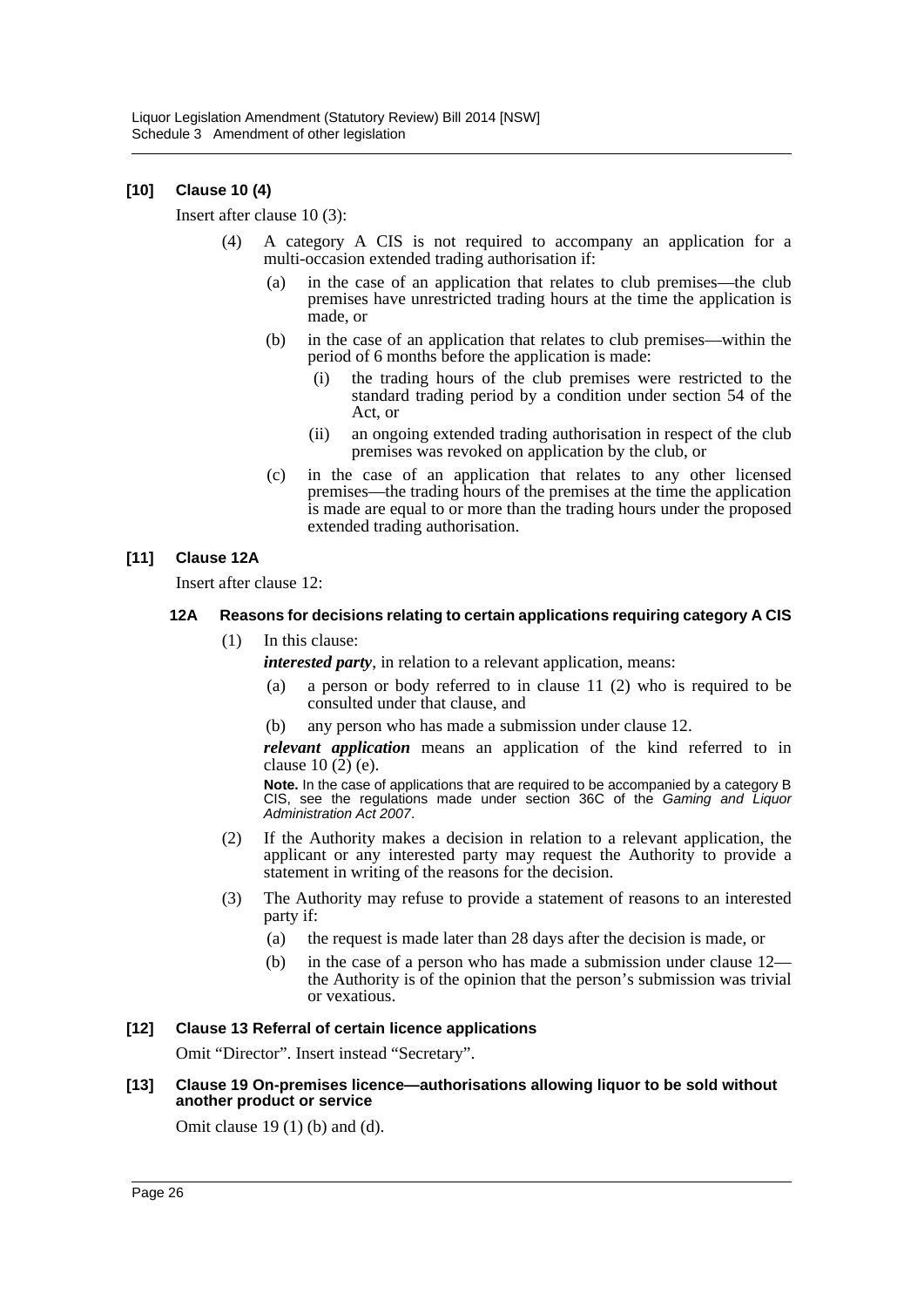### **[14] Clause 20 On-premises licence—authorisation to trade on premises other than licensed premises**

Omit "and quality" from clause 20 (3).

# **[15] Clause 23 Notice relating to industry shows and producers' markets or fairs**

Omit "a wine" wherever occurring. Insert instead "an industry".

# **[16] Clause 23 (2)**

Omit "the wine" wherever occurring. Insert instead "the industry".

### **[17] Clause 24 Requirements relating to producers' markets or fairs**

Omit "farmers or primary producers" from clause 24 (a). Insert instead "stall holders".

#### **[18] Clause 24 (c)**

Omit the paragraph.

#### **[19] Clause 39CA**

Insert after clause 39C:

#### **39CA Suspension or revocation of recognised RSA certification for contravention of RSA obligations**

- (1) The Authority may, on application by the Secretary or the Commissioner of Police, make any of the following orders:
	- (a) an order suspending, for the period specified by the Authority, any recognised RSA certification held by a person,
	- (b) an order revoking any recognised RSA certification held by a person,
	- (c) an order declaring that a person is disqualified from holding any recognised RSA certification for such period (not exceeding 12 months) as is specified in the order.
- (2) The Authority may make an order under this clause in respect of a person if the Authority is satisfied that the person has contravened any of the person's obligations under the Act or this Regulation that, in the opinion of the Authority, relate to the responsible service of alcohol (including, without limitation, permitting intoxication on licensed premises).
- (3) The Authority may not make an order under this clause in respect of a person unless the person has been given notice of the application for the order and has been given a reasonable opportunity to make submissions to the Authority in relation to the application.
- (4) An order under this clause takes effect on the date specified by the Authority in the order. Notice of the making of the order is to be given to the person who is the subject of the order, but failure to give notice does not affect the operation of the order if a reasonable attempt has been made to notify the person.
- (5) If the Authority makes an order under this clause in respect of a person, the person may apply to the Civil and Administrative Tribunal for an administrative review under the *Administrative Decisions Review Act 1997* of the Authority's decision.
- (6) Section 53 of the *Administrative Decisions Review Act 1997* does not apply in relation to the Authority's decision to make an order under this clause.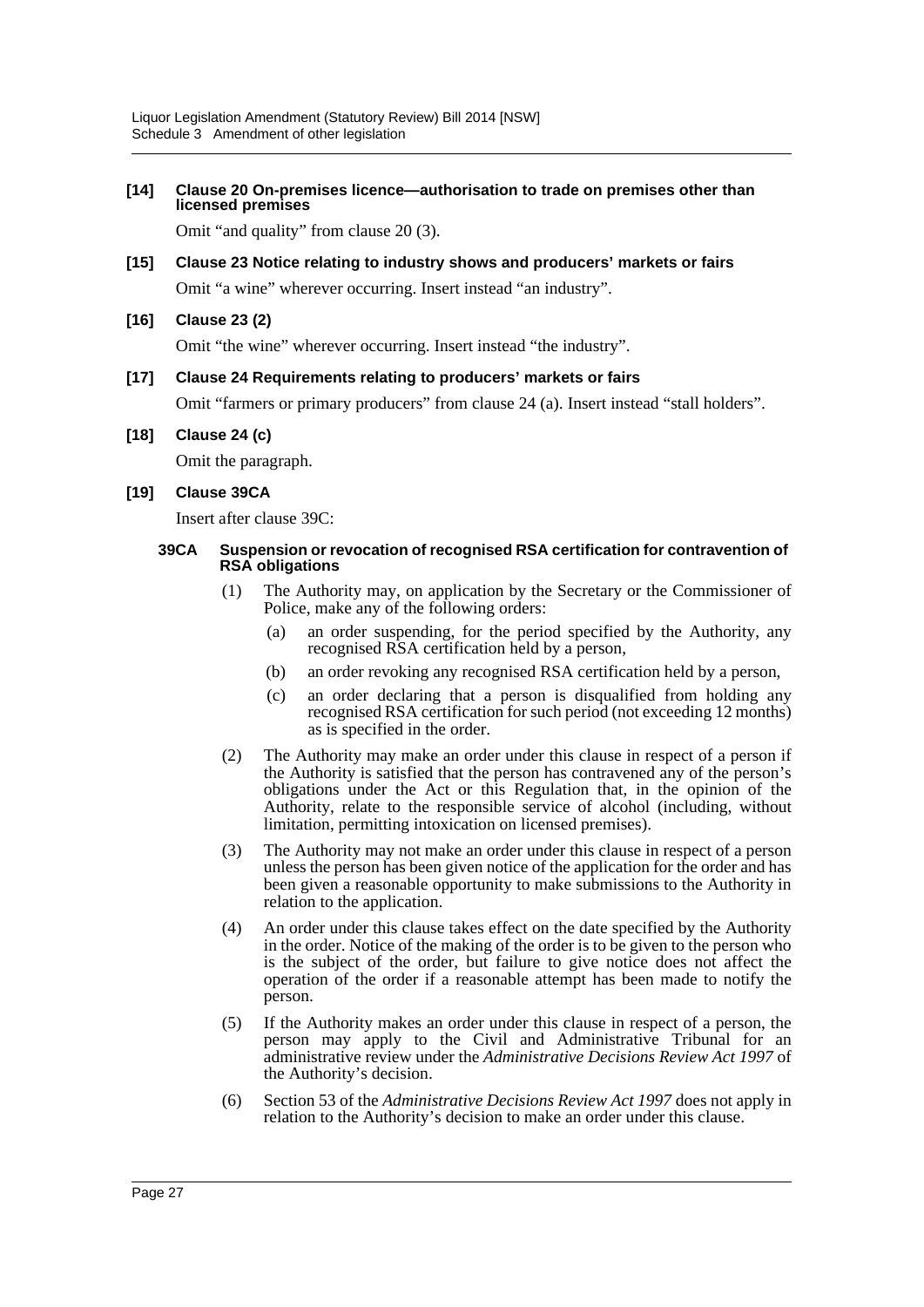- (7) A person must not work in any capacity as an employee on any licensed premises in New South Wales during any period in which:
	- (a) the person's recognised RSA certification is suspended by the Authority under this clause, or
	- (b) the person is disqualified under this clause from holding any recognised RSA certification.

Maximum penalty: 50 penalty units.

- (8) If a person's recognised RSA certification is suspended or revoked under this clause, the person to whom it was issued must surrender the recognised competency card to the Secretary if required to do so by the Authority. Maximum penalty: 20 penalty units.
- (9) A person (*the employer*) does not commit an offence under clause 40 (2) or  $(2\text{\AA})$ ,  $40\text{\AA}$   $(2)$ ,  $42$   $(1)$  or  $(1\text{\AA})$  or  $42\text{\AA}$   $(1)$  in relation to a person whose recognised RSA certification has been suspended or revoked by the Authority under this clause if:
	- (a) the person presents the employer with recognised RSA certification that appears to be current, and
	- (b) the employer is satisfied on reasonable grounds that the certification is current.
- (10) This clause does not limit the operation of clause 39AA.

# **[20] Clause 51 Drinking water to be available free of charge where liquor served** Omit "held by a licensed wine producer" from clause 51 (2).

#### **[21] Clause 55 Existing off-licences for vignerons**

Omit "a wine" from clause 55 (3) (b). Insert instead "an industry".

#### **[22] Clause 70 Exemption from the Act relating to sale of liquor by auction—prescribed requirements**

Omit "Director" from clause 70 (1) (d). Insert instead "Secretary".

#### **[23] Clause 71A**

Insert after clause 71:

#### **71A Fee for endorsement by Authority of licence transfer under section 60A of Act**

For the purposes of section 60A (3) (b) of the Act, the following fees are prescribed:

- (a) \$350 in the case of a hotel licence (other than a former community liquor licence) or a packaged liquor licence,
- (b) \$50 in the case of a former community liquor licence,
- (c) \$50 for a limited licence,
- (d) \$200 for any other type of licence.

#### **[24] Clause 72 Local liquor accords**

Omit "draft".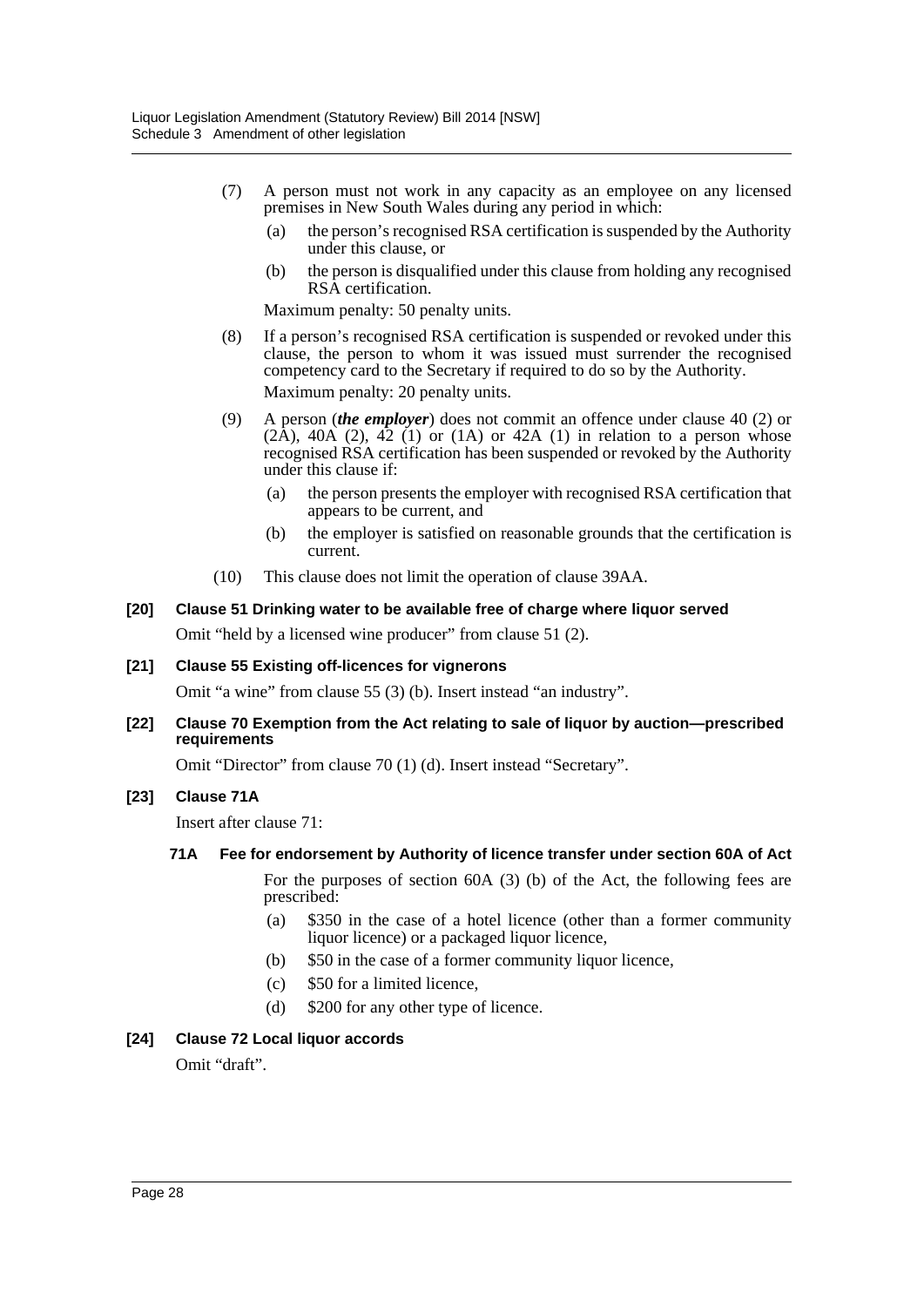#### **[25] Clause 80A**

Insert after clause 80:

#### **80A Multi-occasion ETAs cannot be granted for metropolitan licensed premises**

For the purposes of section 49B (2) of the Act, the metropolitan area specified in clause 80 is prescribed.

#### **[26] Schedule 1 Application fees**

Omit "Extended trading authorisation" from Part 2 wherever occurring.

Insert instead "Ongoing extended trading authorisation".

#### **[27] Schedule 1, Part 2**

Insert at the end of the Part:

| Multi-occasion extended trading | \$500 | \$500 | \$1,000 |
|---------------------------------|-------|-------|---------|
| authorisation                   |       |       |         |

#### **[28] Schedule 1, Part 3**

Insert after the matter relating to applications under section 23 (5):

| Application under section 46A to suspend | \$200 | \$200 |
|------------------------------------------|-------|-------|
| licence or to vary or revoke licence     |       |       |
| suspension                               |       |       |

#### **[29] Schedule 1, Part 4**

Omit the Part.

#### **[30] Schedule 2 Penalty notice offences**

Insert in appropriate order under the heading **Offences under the Act**:

| Section $102A(2)$ | \$550 |
|-------------------|-------|
|-------------------|-------|

#### **[31] Schedule 2**

Insert in appropriate order under the heading **Offences under this Regulation**:

| Clause 39CA $(7)$ | \$550 |
|-------------------|-------|
| Clause $39CA(8)$  | \$220 |

# **3.3 Registered Clubs Act 1976 No 31**

#### **[1] Schedule 2 Savings, transitional and other provisions**

Omit clause 1A (1). Insert instead:

(1) The regulations may contain provisions of a savings or transitional nature consequent on the enactment of this Act or any Act that amends this Act.